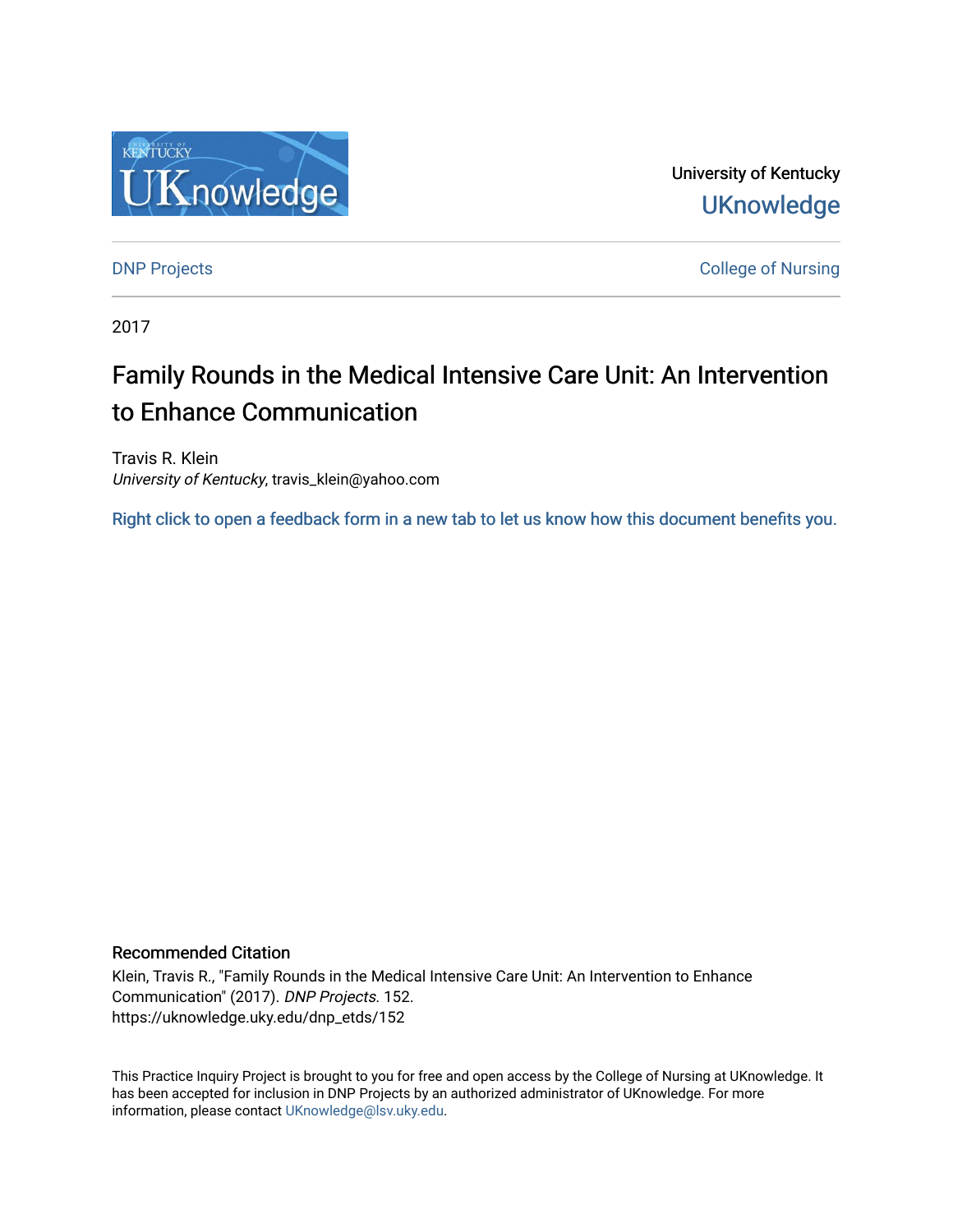Running head: FAMILY ROUNDS

Final Project Report for Doctorate of Nursing Practice

Family Rounds in the Medical Intensive Care Unit: An Intervention to Enhance Communication

Travis R. Klein, RN, BSN

University of Kentucky

August 3, 2017

Melanie Hardin-Pierce, DNP, RN, APRN, ACNP-BC - Committee Chair

Sheila Melander, PhD, APRN, ACNP-BC, FCCM, FAANP - Committee Member

Ashley Montgomery, MD - Clinical Mentor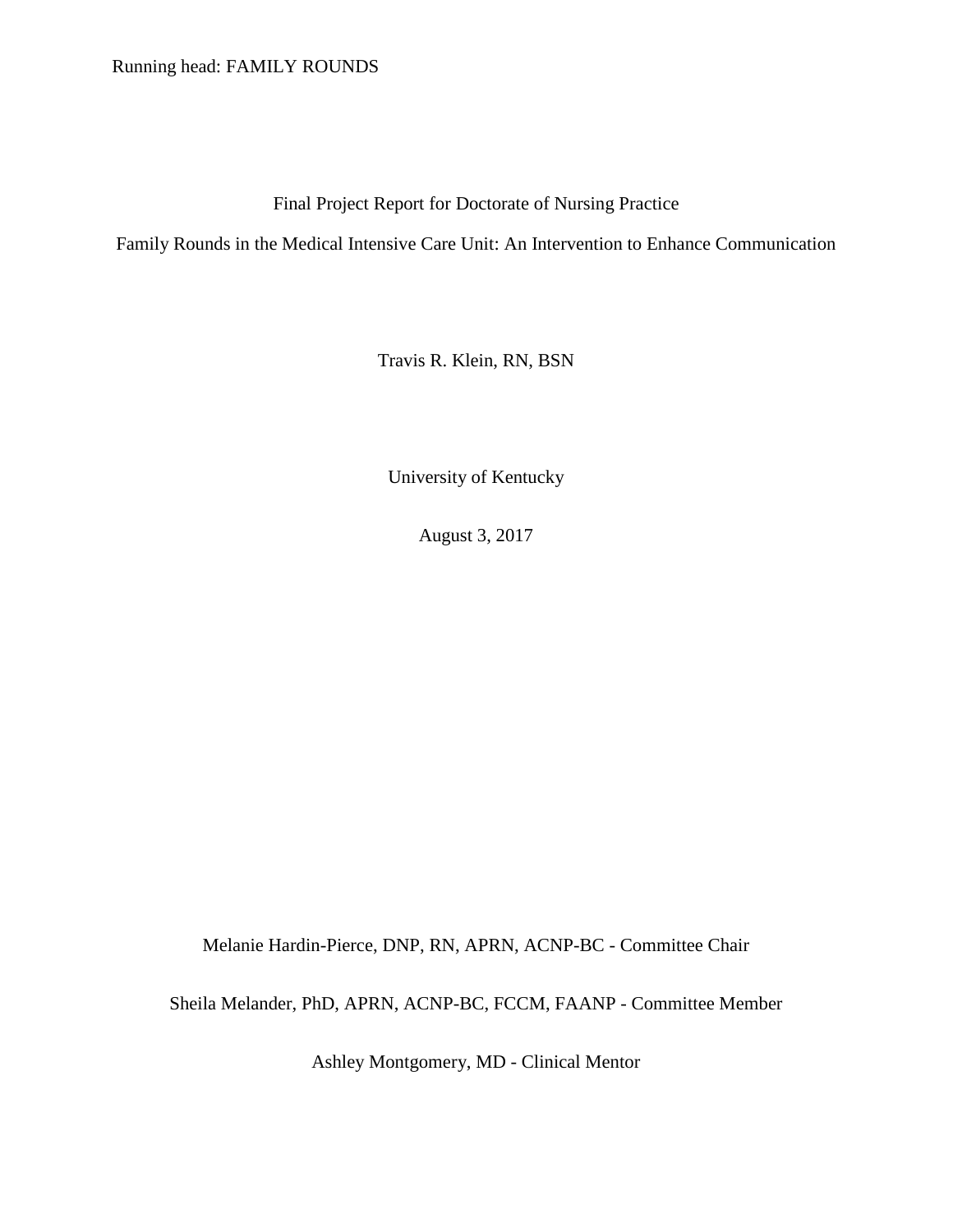## Table of Contents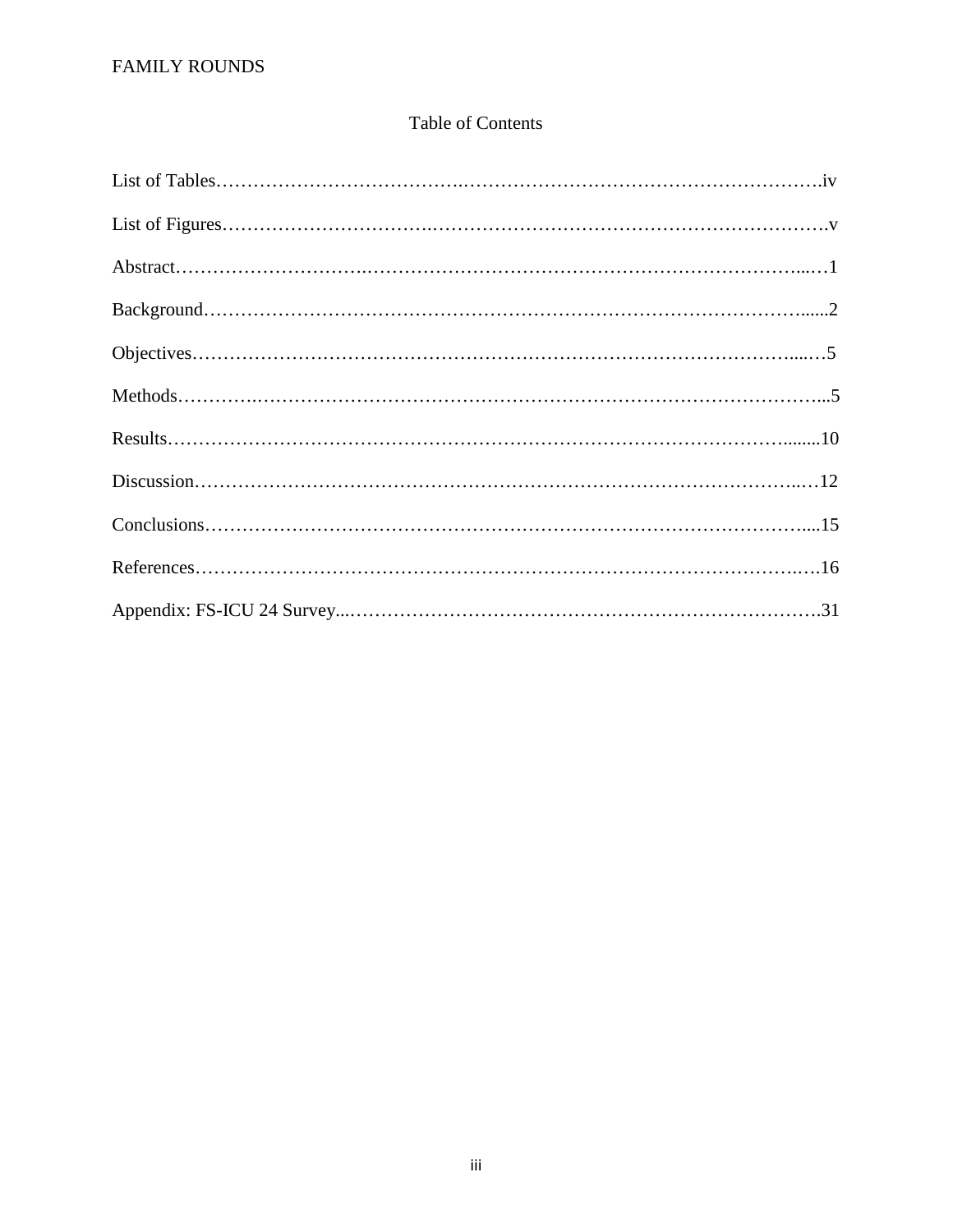## List of Tables

| Table 2: Demographic characteristics of family member respondents24 |  |
|---------------------------------------------------------------------|--|
|                                                                     |  |
|                                                                     |  |
|                                                                     |  |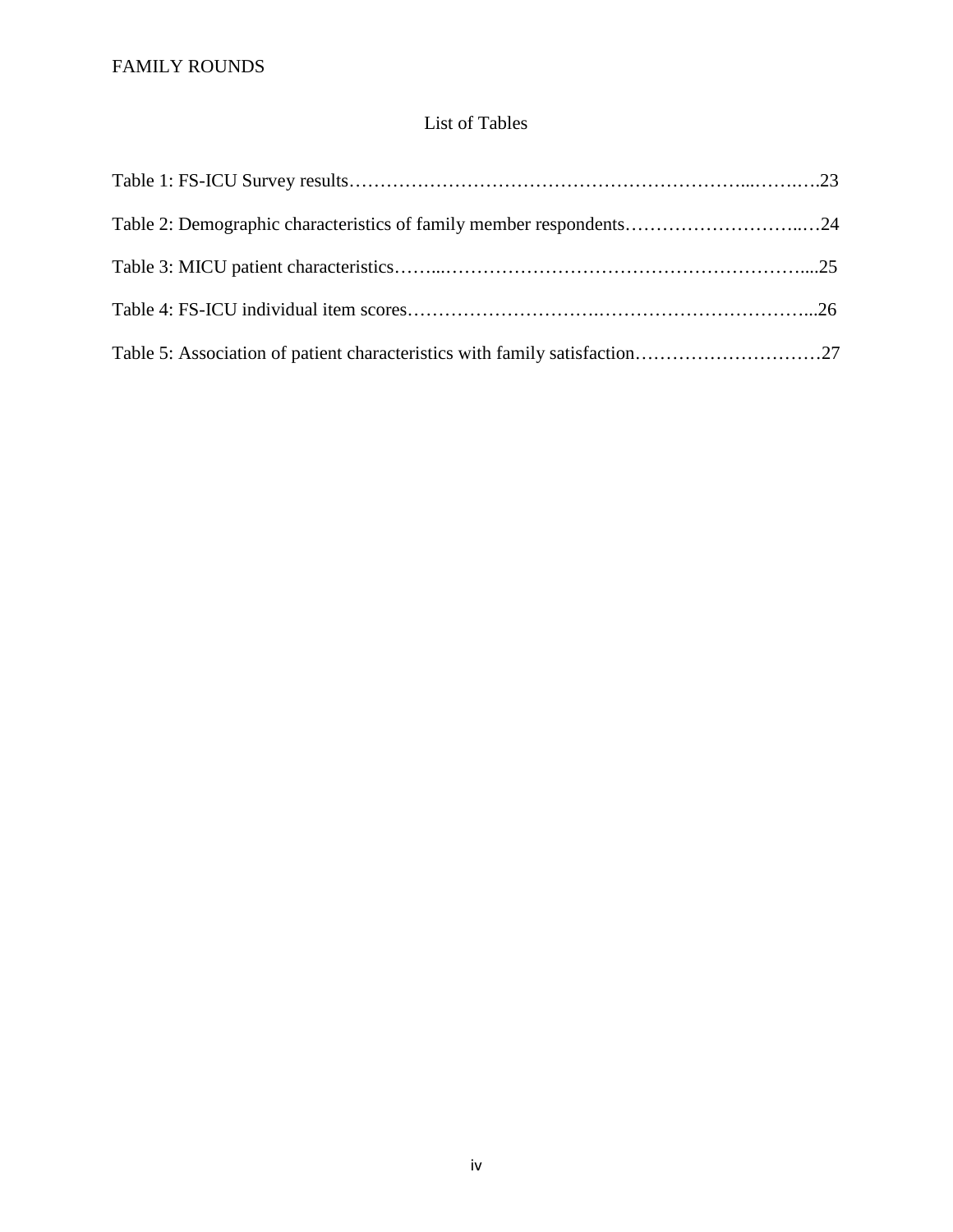## List of Figures

| Figure 1: Pre-intervention and post-intervention performance importance plots for overall      |  |
|------------------------------------------------------------------------------------------------|--|
|                                                                                                |  |
| Figure 2: Pre-intervention and post-intervention performance importance plots for satisfaction |  |
|                                                                                                |  |
| Figure 3: Pre-intervention and post-intervention performance importance matrices for           |  |
|                                                                                                |  |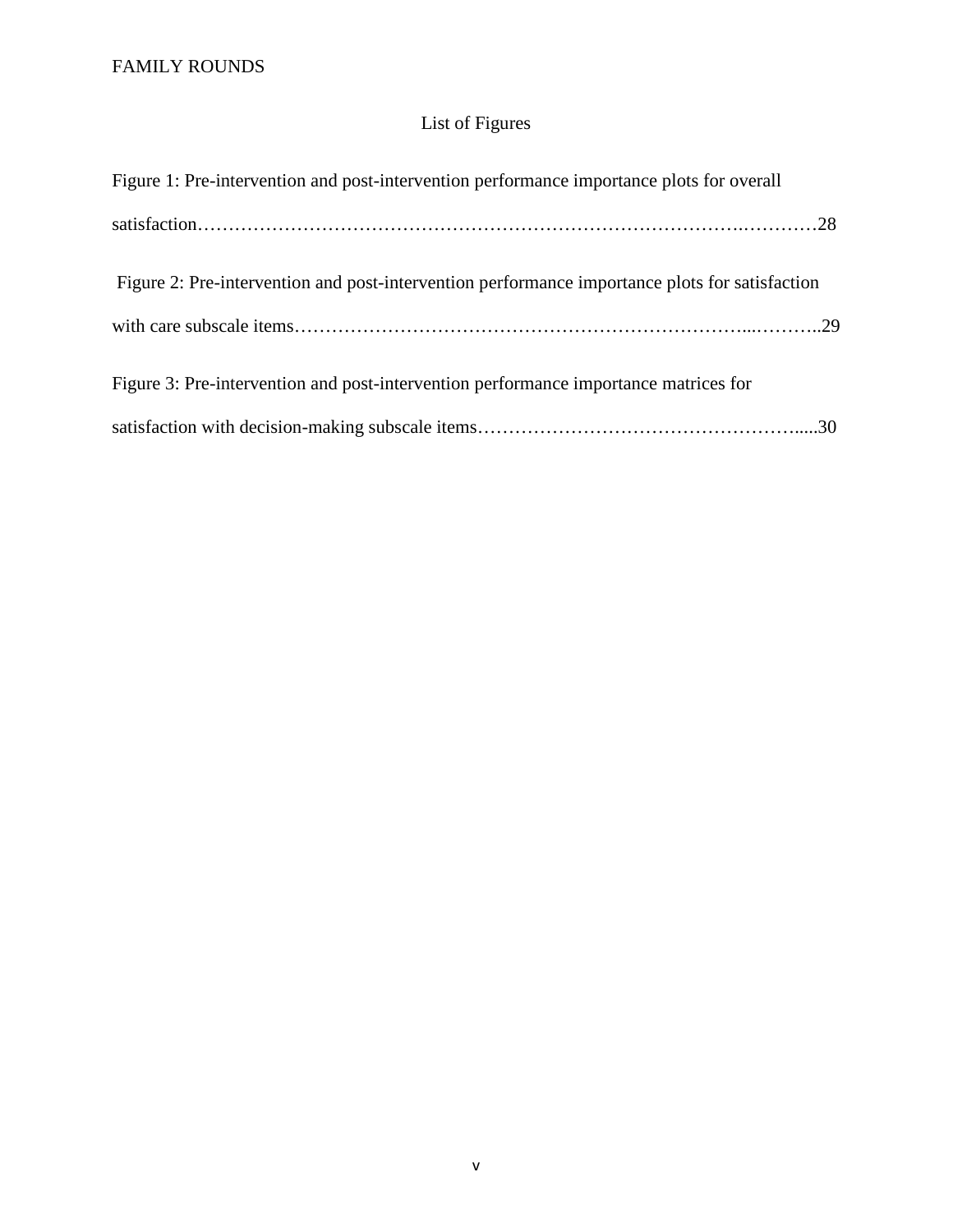#### **Abstract**

**Background:** In the Intensive Care Unit (ICU) family member satisfaction is an important element of quality patient care. Families of ICU patients value communication with care providers and involvement in their relative's care.

#### **Objectives:**

1.To determine if scheduled family rounds each day can improve the satisfaction and feelings of support with decision-making for family members of ICU patients?

2. Evaluate any associations between patient characteristics (hospital length of stay, ICU length of stay, and ventilator days) and family satisfaction?

**Methods:** This pilot project was conducted in a 12-bed medical ICU led by advanced practice nurses (APRN-MICU). Using the family satisfaction in the ICU survey (FS-ICU), baseline data was collected from family members. Dedicated family rounds each afternoon were then implemented, after which another period of surveying occurred. Performance-importance plots were created to identify individual survey items that were highly correlated with satisfaction but received low scores.

**Results:** There were a total of 102 family members surveyed in the pre-intervention and postintervention periods. Although families reported high levels of satisfaction, after the intervention a non-significant decrease in FS-ICU scores (p=0.144) were observed. Satisfaction regarding the ease of getting information decreased after family rounds (p=0.012). Individual items identified using performance-importance plots did not indicate improvement after the intervention. Patient length of stay, ICU length of stay, and ventilator days were not correlated with family member satisfaction with care.

**Conclusion:** Process measures to track the fidelity of the intervention are crucial to determine effectiveness. Expectations among APRN-MICU families were likely unmet. The FS-ICU alone lacks the sensitivity to assess differences in ICU family satisfaction.

**Key words:** family satisfaction, intensive care unit, ICU, FS-ICU, communication, rounding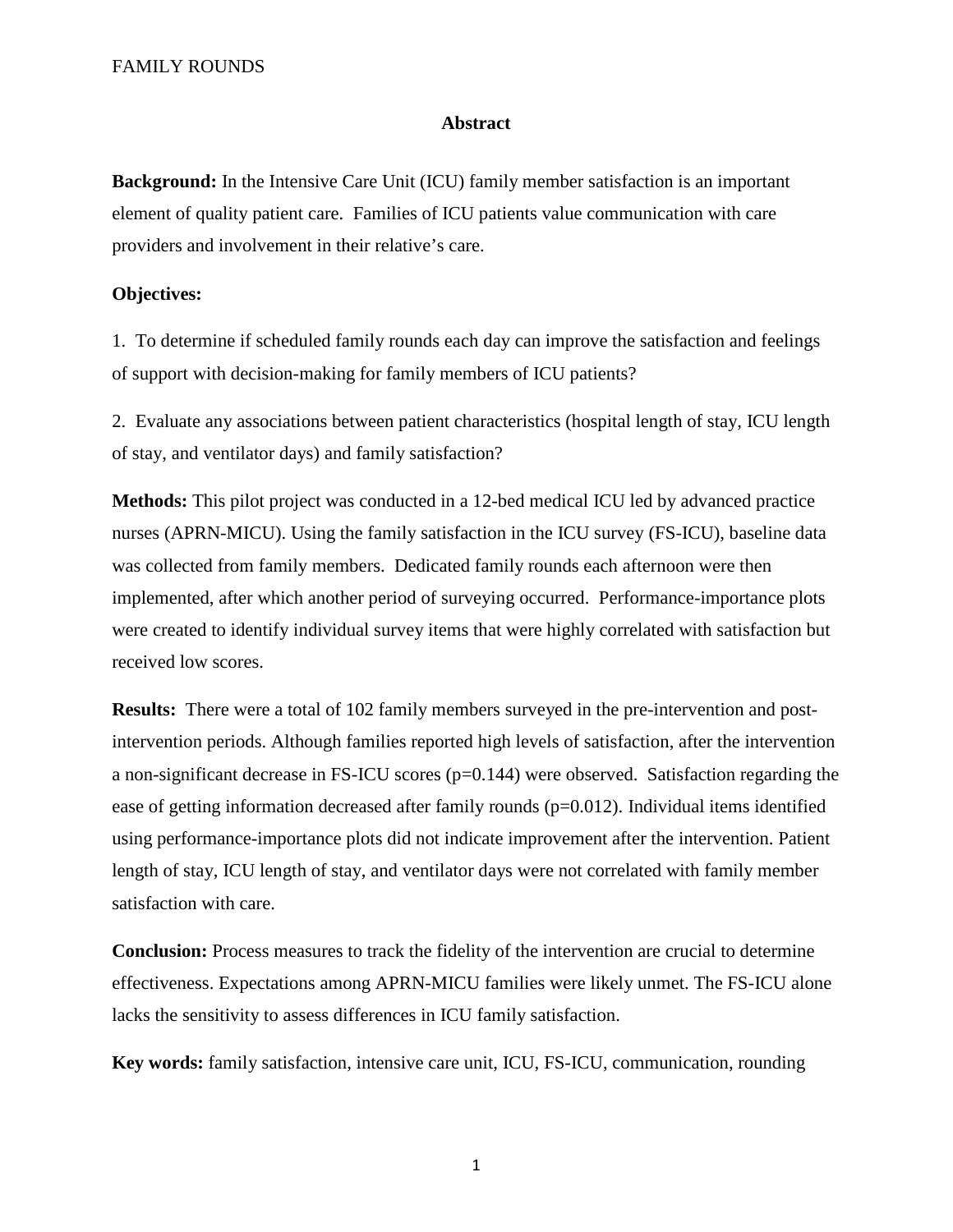Family Rounds in the Medical Intensive Care Unit: A Communication Intervention

#### **Background**

As defined by Donald Berwick (2009), who helped establish the concept, patientcentered care is "the experience of transparency, individualization, recognition, respect, dignity, and choice in all matters…related to one's person, circumstances, and relationships in health care" (p. w560). Patient-centeredness has become an established component of quality care (IOM 2001; Davidson et al. 2017). Satisfaction with care has emerged as the pervasive metric to assess patient-centeredness and is a variable tied to national reimbursement programs and hospital quality initiatives. Importantly, higher patient satisfaction scores have been correlated with improved adherence to clinical practice guidelines (Jha, Orav, Zheng, & Epstein 2008) and better outcomes, such as lower in-hospital mortality and reductions in 30-day readmissions (Glickman et al. 2010). In the intensive care unit (ICU) patients' capacity is often limited so communication with family and/or their surrogate regarding care becomes paramount. As a result, family satisfaction with care in the ICU has become an important measurement tool for improving processes of care and determining whether changes have been effective (Kryworuchko & Heyland 2009). Primary determinants of satisfaction among families in the ICU are related to communication and interactions with staff, including support in decisionmaking (Heyland & Tranmer 2001; Heyland et al. 2002). Communication-based interventions have demonstrated reductions in family member psychological symptoms (Lautrette 2007; Curtis et al. 2016), reduced resource utilization for patients (Lilly, Sonna, Haley, & Massaro 2003), and decreased non-beneficial treatments (Schneiderman et al. 2003).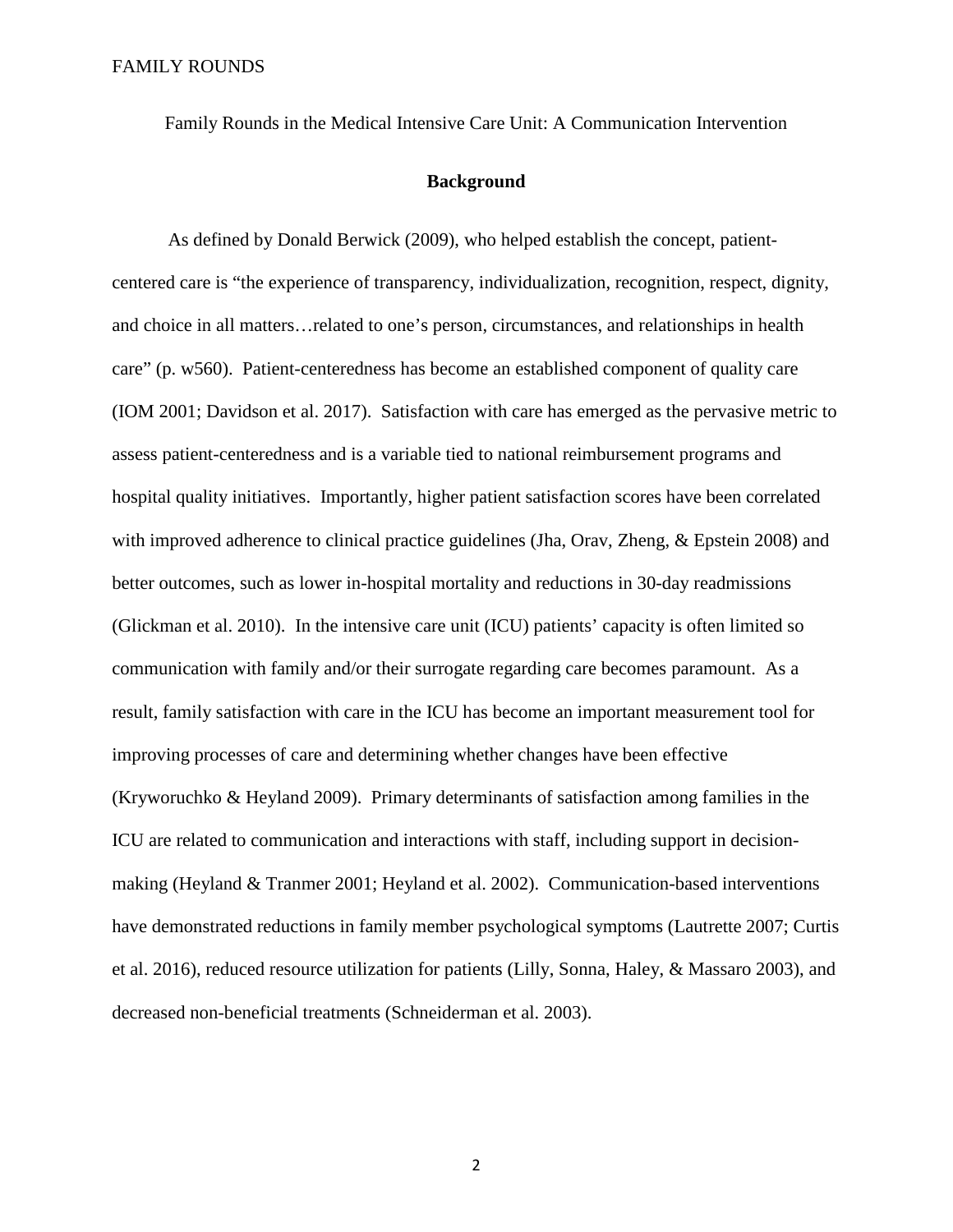To improve family satisfaction utilizing a communication-based intervention, many studies incorporated a multidisciplinary approach. Additional positive effects such as decreased family depressive symptoms and decreased ICU resource utilization were also measured when palliative care providers (Curtis et al. 2008; Kaufer, Murphy, Barker, & Mosenthal 2008), social workers (Curtis et al. 2016), ethics teams (Schneiderman, Gilmer, Teetzel 2000) and care coordinators (Shelton et al. 2010) were added to enhance communication. It was common for end-of-life situations (Curtis et al. 2011; Gerstel, Engelberg, Koepsell, & Curtis 2008) to be included in the evaluations and for formal family conferences to be communication tools (Gries, Curtis, Wall, Engelberg 2008; White, Braddock, Bereknyei, Curtis 2007). This evidence exemplifies the multidisciplinary approach that is a cornerstone to patient- and family-centered care in the ICU, yet these interventions can be cumbersome and may not represent day-to-day ICU care.

A foundational ingredient related to client satisfaction involves the primary ICU team, who orchestrates the daily activities for patients and guides them along their hospital course. The development of rapport and partnership among patients, families, and the ICU team through regular communication directly impacts their experiences (Azoulay, Chaize, & Kentish-Barnes 2014). It is common in the ICU to have multiple consulting services that can confuse patients and families, giving mixed messages. This was evident in a recent study when palliative care-led discussions had the paradoxical effect of increasing symptoms of posttraumatic stress disorder among family members (Carson et al. 2016). Furthermore, consultation services seem to frequently operate at maximum capacity, warranting thoughtful consideration by the primary team before eliciting their services. In this example regarding palliative care, some authors have called for a renewed devotion to "primary" palliative care that should be delivered without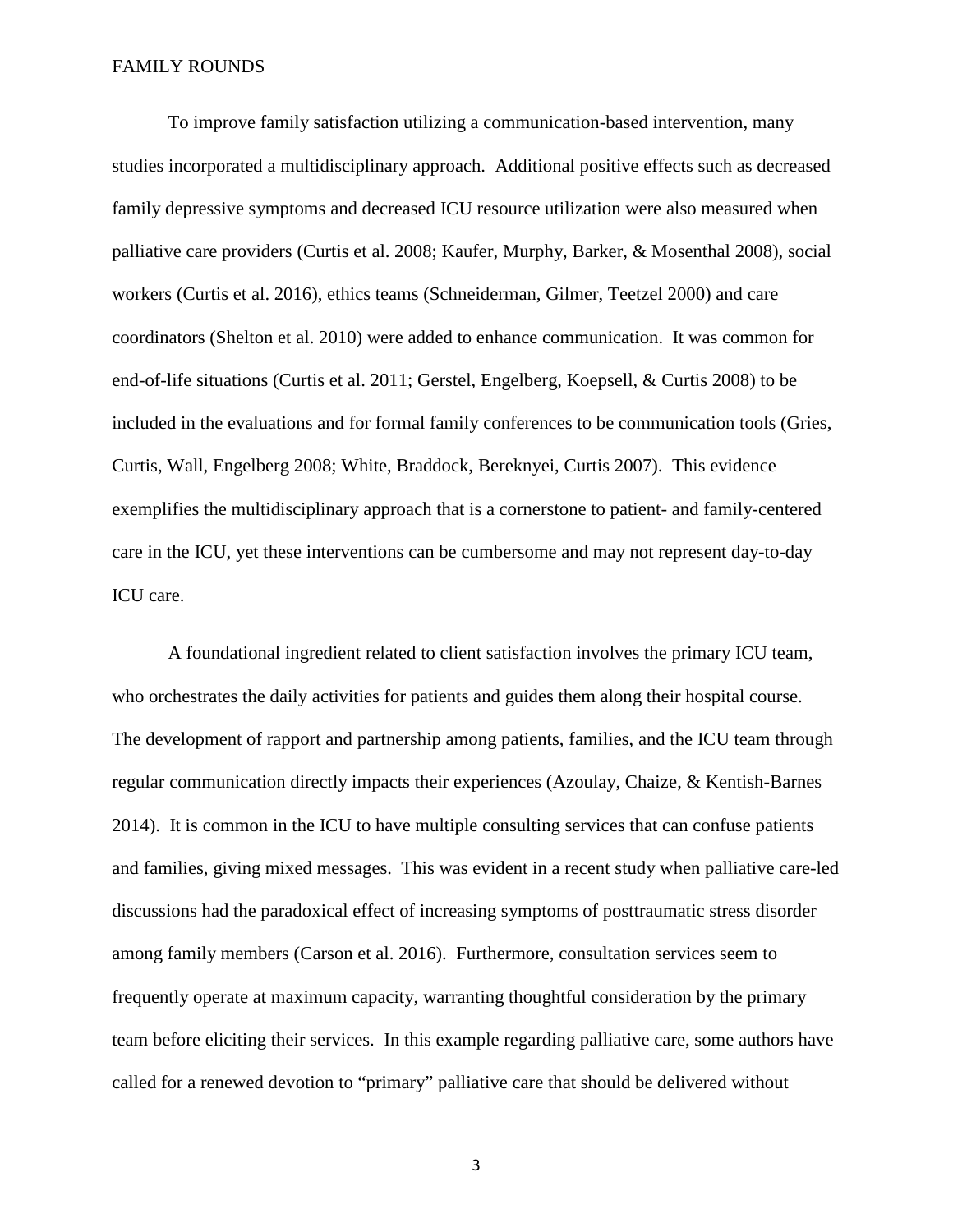consulting specialists to mitigate the workload (Quill & Abernathy 2013; Aslakson, Curtis, Nelson 2014). An organized ICU culture is influential and teamwork is associated with family satisfaction (Dodek et al. 2012). The ICU team is capable of providing a majority of the care required for patients and overuse of consult services could undermine their therapeutic intentions. Communication among the ICU team, patients, and their families is essential for optimal patient-centered experiences.

 Involving patients and their families in daily communication is recognized as a desirable patient-centered strategy, yet no best practice exists. A well-designed study conducted to evaluate the inclusion of families in daily rounding with the primary ICU team increased family satisfaction in domains measuring frequency of communication with physicians and support during decision-making, but families also reported feeling pressure to make decisions quickly (Jacobowski, Girard, Mulder, & Ely 2010). Further evidence evaluating family participation in rounds in adult populations is limited, but there are signals indicating improvements in familyphysician relationships and family satisfaction (Mangram et al. 2005; Schiller & Anderson 2003). Studies in pediatric and neonatal populations, where parents are recognized as primary decision-makers, have shown consistently positive associations between bedside rounding and family engagement (Bracht, O'Leary, Lee, & O'Brien 2013; Ladak et al. 2013; Latta, Dick, Parry, & Tamura 2008; Tripathi et al. 2015). Qualitative endeavors among adults highlight the importance to families of timely, clear, and compassionate communication with the care team, while frequency and consistency of communication are areas for improvement (Nelson et al. 2010; Schwarzkopf et al. 2013). Another consideration for improving communication is the use of medical terminology during rounding, which contributes to confusion and frustration for family members (Nelson 2010; Azoulay et al. 2004). Also, ICU staffs perceive that family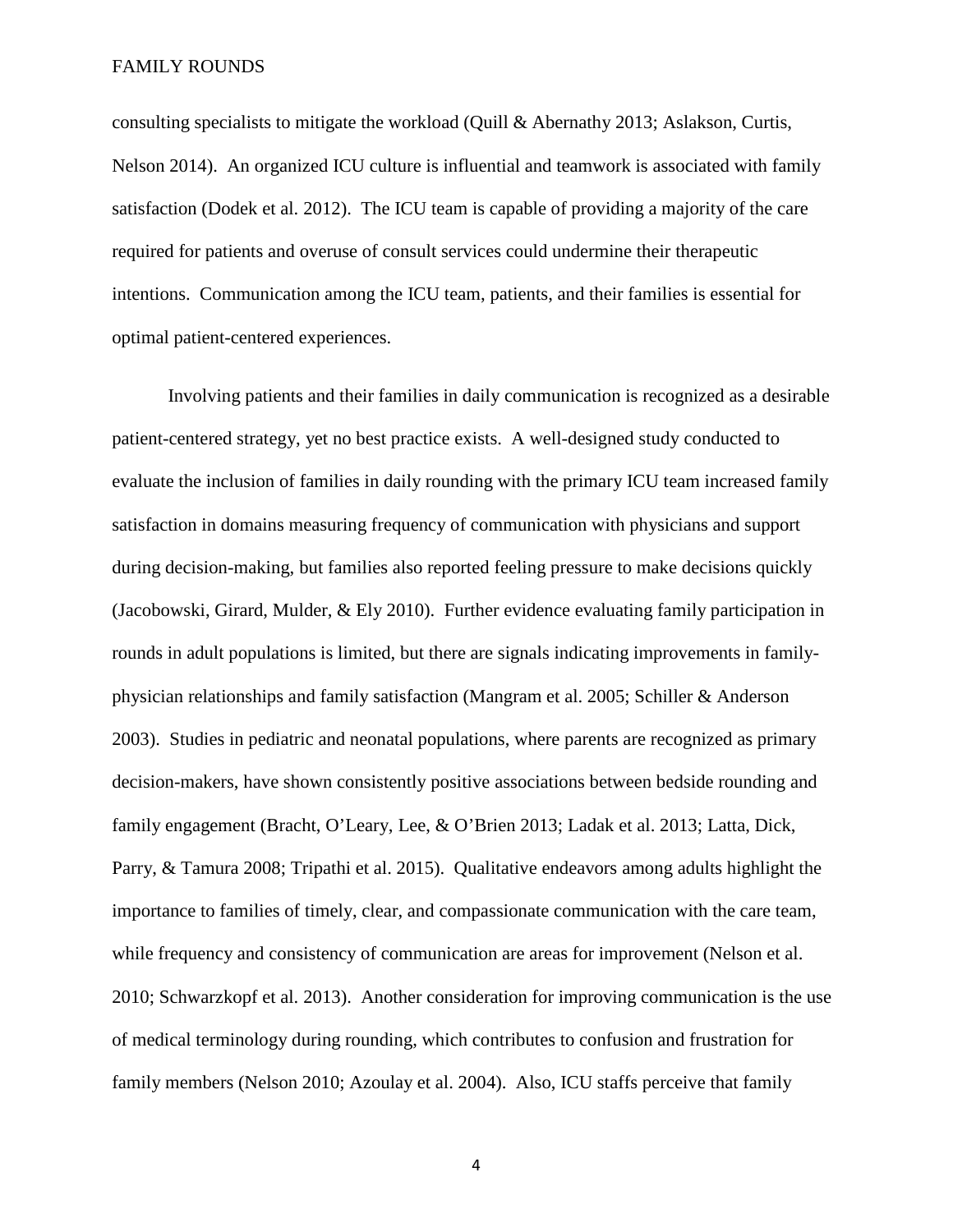inclusion in rounds will perpetuate extended rounding time and could induce stress or anxiety for families (Davidson, 2013). Synthesis of this evidence supports the conclusion that family members should likely be invited to participate in daily rounds, but changes may need to occur to accommodate their participation. Alternatively, additional communication efforts may be geared toward satisfying the needs for communication that patients and families have.

#### **Objectives**

A scheduled family rounding time to enhance communication was introduced in the medical intensive care unit led by advanced practice registered nurses (APRN-MICU) at UK HealthCare.

The research questions to be answered are:

1. Will scheduled family rounding improve the satisfaction with care and perception of support with decision-making reported by family members of APRN-MICU patients?

2. Are there correlations between patient characteristics and family satisfaction?

#### **Methods**

#### *Study design*

This was a pre-and-post intervention study design conducted in three phases. The first phase was the pre-intervention phase that spanned one month of time (December 2016) when survey data was collected from family members of patients admitted to the APRN-MICU. The initiation phase lasted three months (January through March 2017) during which the APRN-MICU nurses were educated on the concepts of family rounds and the providers (nurse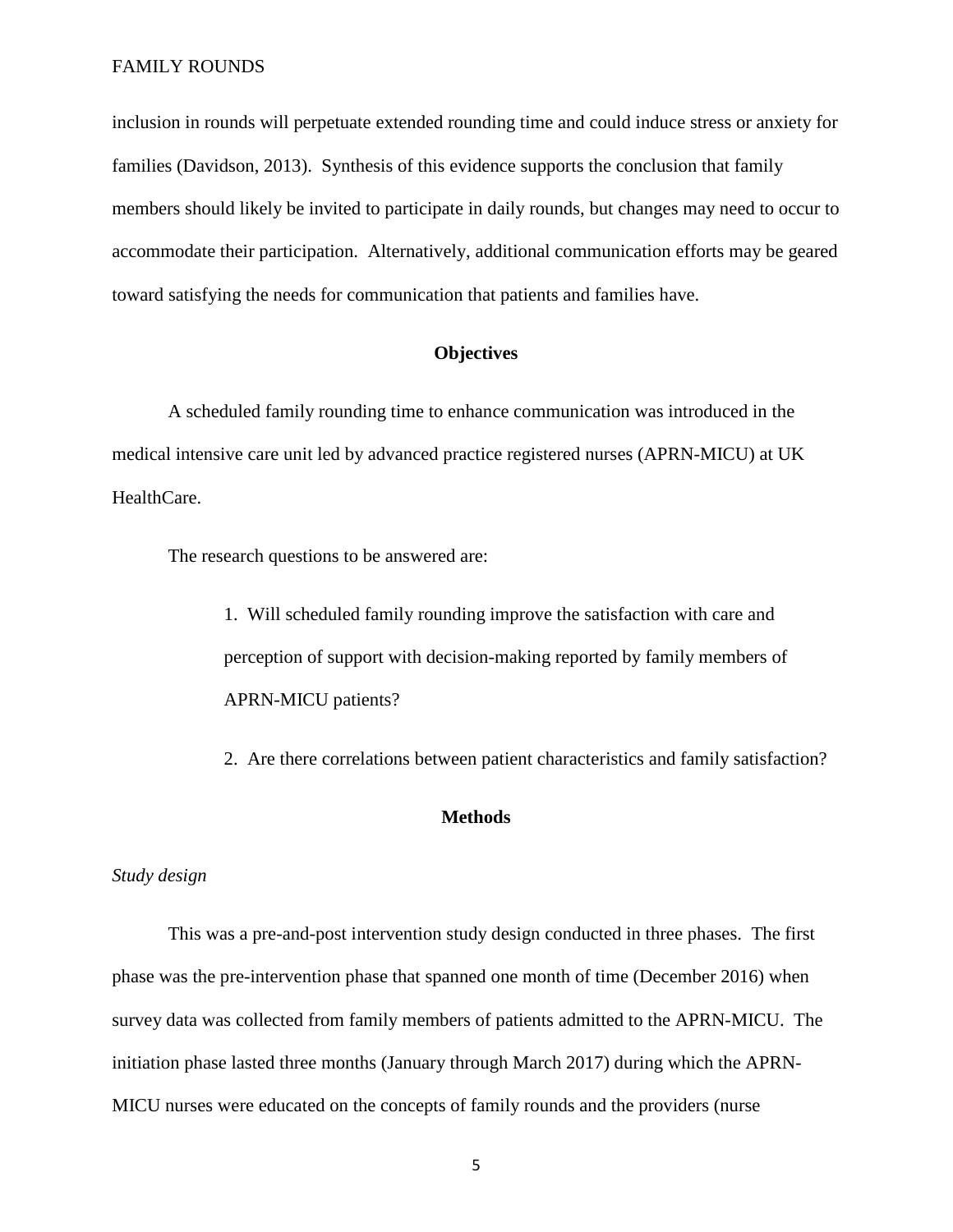practitioners and attending physicians) underwent training that detailed the structure and components of the family rounding intervention they were to implement and manage. Family rounds then began. Finally, the post-intervention phase was conducted over two months (April and May 2017) to achieve a similar number of responses to compare with the pre-intervention cohort. The study protocol was approved by the institutional review board without the need for documented informed consent because consent was implied by the completion of the survey.

#### *Study setting*

UK HealthCare, the academic hospital affiliated with the University of Kentucky, is an 860-bed level 1 trauma center and tertiary referral center. The UK HealthCare medical intensive care unit (MICU) includes 44 beds divided into three separate units, two with 16 beds each and one with 12 beds. The 12-bed unit was the location targeted as the pilot unit for this study and will be referred to as the APRN-MICU. The management of patients in this unit is the responsibility of advanced practice nurses in conjunction with an attending physician. Fellow and resident physicians are not part of the interdisciplinary team in this particular unit of the MICU. The daily rounding process in the entire MICU is usually conducted between 0830 and 1030. There is opportunity for family members to listen during rounds, but there is no established process to include them.

#### *Study population and data collection*

Each patient admitted to the APRN-MICU during both survey periods were screened by a dedicated research nurse and a family member was approached after 72 hours for their interest in participating. Other inclusion criteria for family members were:  $\text{age} \geq 18$  years and the ability to understand written or spoken English. A family member who was designated as a surrogate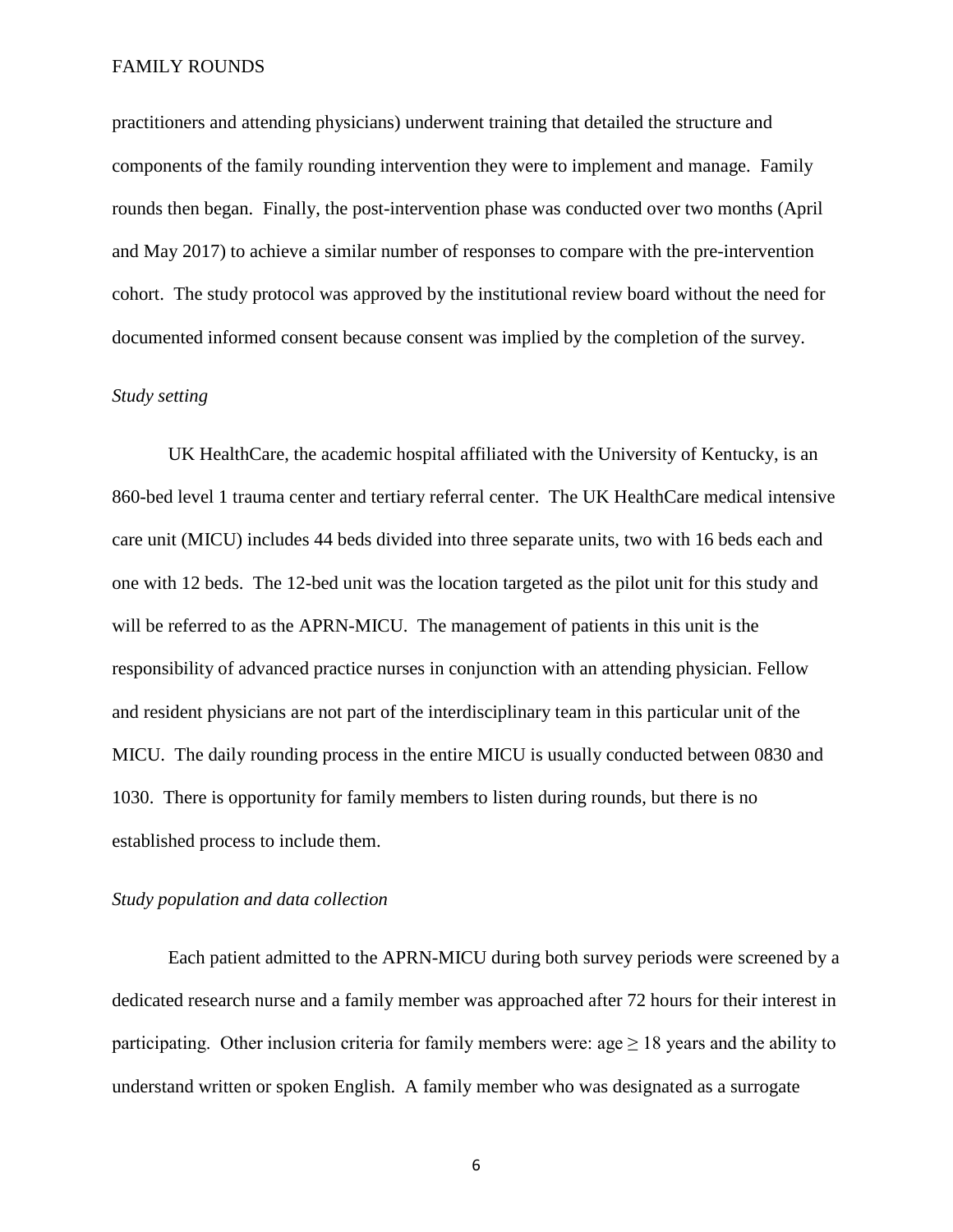decision-maker was typically approached, but any family member who had regularly been involved in the patient's care could be surveyed. If several family members were involved multiple surveys were allowed for a single patient, provided they were completed on different days. Surveys were entered directly into a Research Electronic Data Capture (REDCap) database using a laptop computer or administered on paper upon the participant's request and then transcribed into REDCap by research staff.

#### *Family rounds intervention*

The intervention in this study was to add a daily scheduled family rounding process in the APRN-MICU to facilitate communication among the care team, the patient (when possible), and the patient's family. The intention was to create a specific time for family's concerns to be addressed, questions to be asked, and changes in the plan of care to be considered. Each afternoon at 1400 was chosen as the time for family rounds. Approximately 10 minutes per patient was allotted with the idea that more extensive discussions would need to be scheduled independently if a need was identified. The APRN dedicated to managing care for the patient would visit the room for the family rounds. The bedside nurse, the MICU case manager, the MICU social worker, and the attending physician were also invited. A phone call was offered to interested families that could not be present in the afternoon.

Between the surveying periods there was training conducted during two informal 1-hour sessions with the APRN group led by an attending physician. The content was focused on disseminating and discussing evidence supporting the importance of family engagement and the clinical implications of improving satisfaction. The structure and goals of family rounding were outlined and unit-based logistics were considered collaboratively to encourage uptake by the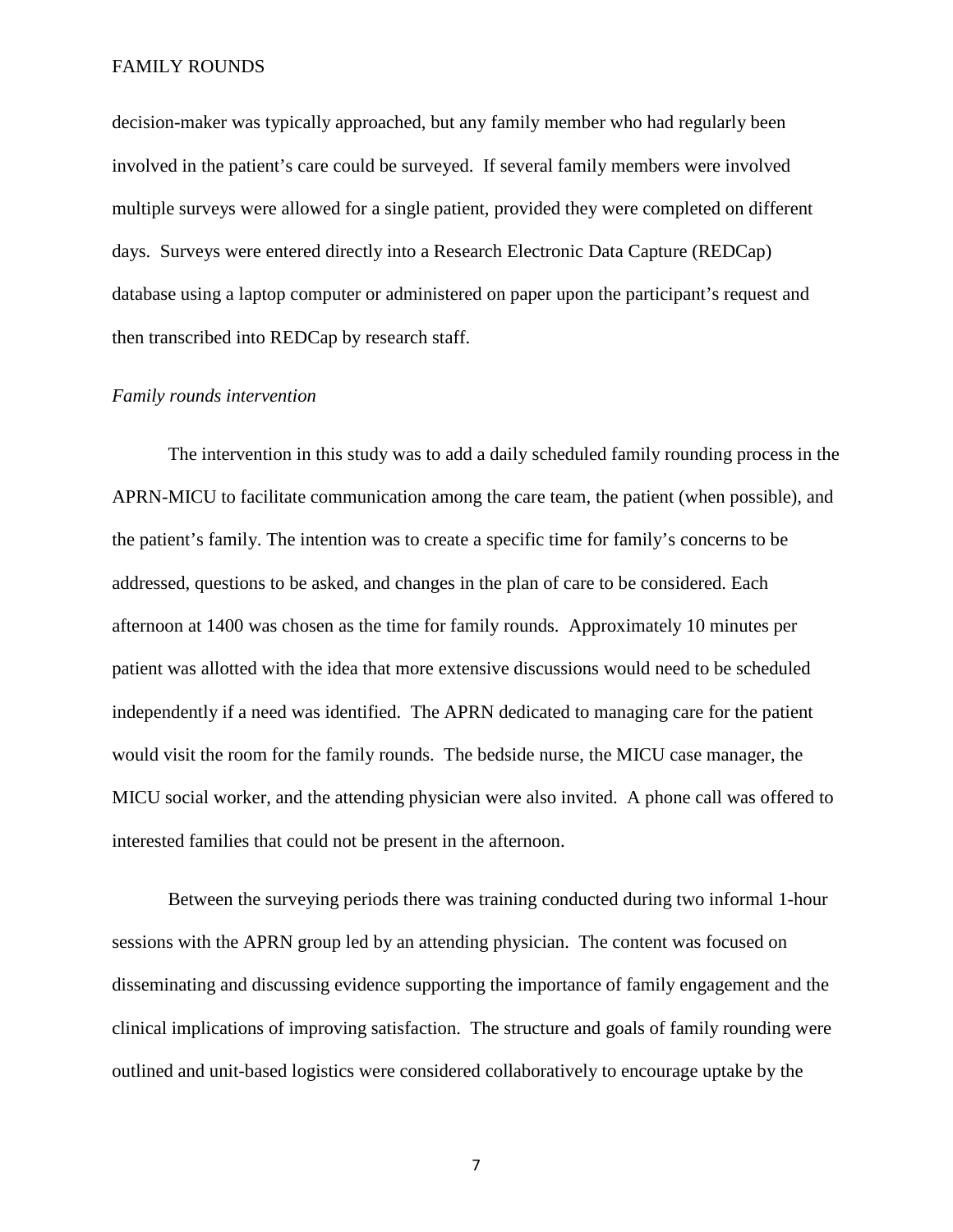staff during these trainings. It was decided, for example, that a specific structure or script would not be utilized for the family rounds to maintain adaptability for different family's needs. Electronic mail with an abbreviated summary of the APRN training information was distributed to the nurses on the unit detailing the goals of the family rounding intervention to engage families, improve satisfaction, and incorporate patient-centeredness. The efficiency of being able to direct families to the afternoon rounds was highlighted. Signs were placed in each patient's room that explained the family rounding process, highlighting the time to plan for it each day.

#### *Measures*

The previously refined and validated Family Satisfaction-Intensive Care Unit (FS-ICU) survey was used in this study. The goal of this study was to improve family satisfaction by incorporating dedicated family rounds to enhance communication. The FS-ICU survey tool is a 24-item questionnaire measuring family satisfaction with care in the ICU. It generates an overall score (FS-ICU<sub>total</sub>) and scores of two sub-domains: satisfaction with care (FS-ICU<sub>care</sub>) and support with decision making  $(FS-ICU_{dm})$ , which consist of 14 and 10 questions, respectively. The reliability performance previously described include a Cronbach's α coefficient for the two sub-scales of 0.92 (FS-ICU<sub>care</sub>) and 0.88 (FS-ICU<sub>dm</sub>), good sub-scale correlation (Spearman's ρ 0.73,  $p < 0.001$ ), and a combined single scale Cronbach's  $\alpha$  coefficient of 0.94 (Wall, Engelberg, Downey, Heyland, & Curtis 2007).

Family members in the APRN-MICU provided consent after discussing the study's goals prior to their participation. Family members completed the FS-ICU and were asked to provide the following demographic information: age, sex, relationship to patient, prior involvement with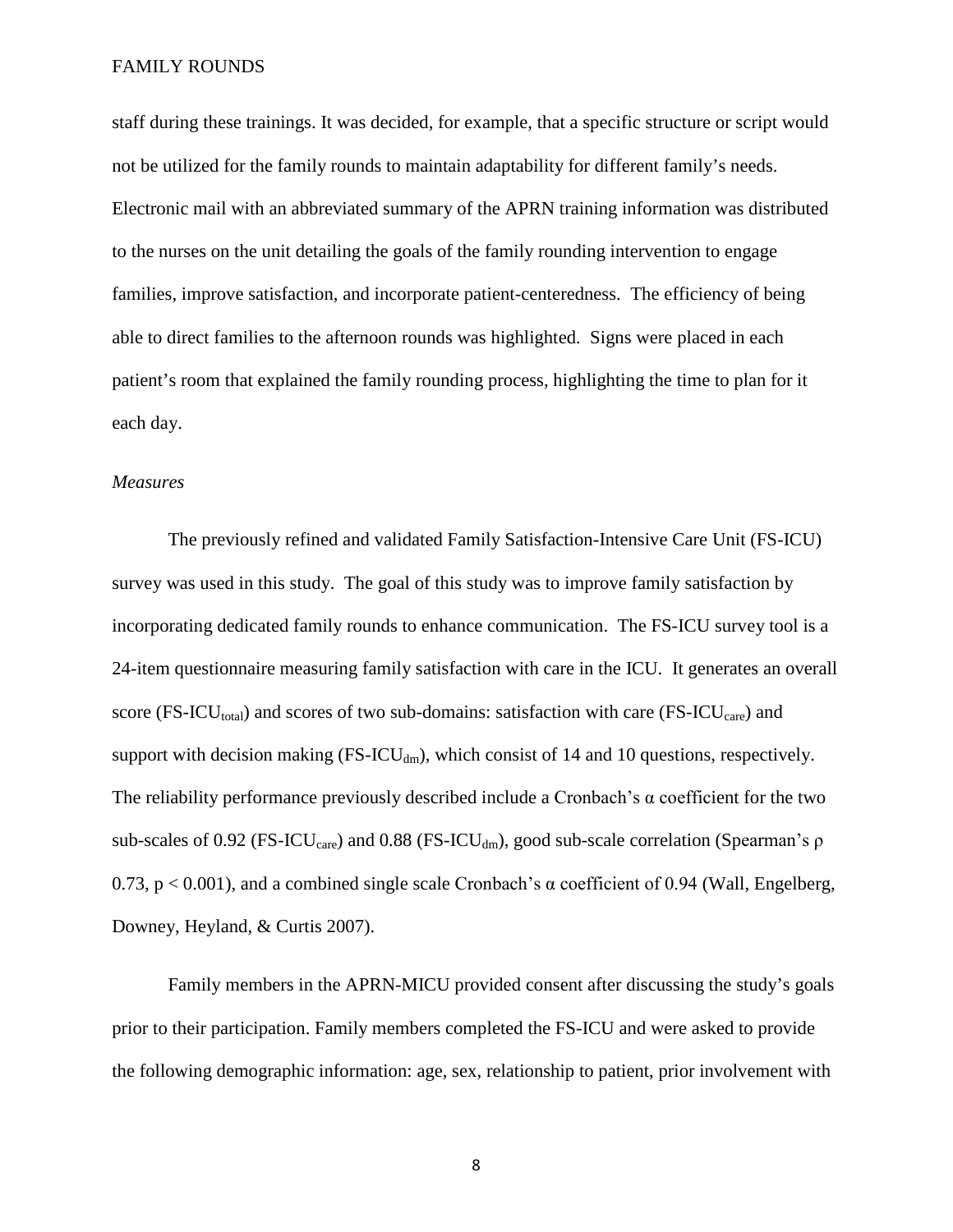the family member in the ICU, usual frequency of visits to the patient outside the hospital, and distance to the ICU. Patient characteristics obtained from the electronic medical record included: age, sex, primary discharge diagnosis, discharge disposition, ventilator days, ICU length of stay, and total hospital length of stay.

#### *Data analysis*

Demographic data for family member survey respondents and patients for the pre- and post-intervention surveys are included in Tables 2 and 3, respectively. Categorical data are shown as frequencies and proportions. Continuous data are presented as means and standard deviations (SD) and/or as medians with interquartile ranges (IQR) for skewed data. Comparisons of patient and family data between the pre- and post-intervention groups were performed using *t* tests for age and Mann-Whitney U tests for other continuous variables. The chi-squared or Fisher exact test was used for categorical variables.

Participants responded to each item of the FS-ICU using a 5-point Likert scale, which were then transformed to a scale with values between 0 and 100 with higher values indicating increased satisfaction (Heyland & Tranmer 2001; Wall et al. 2007). Overall scores and subscale scores were calculated as previously described with the average of each subscale determined, then added together for the total score (Wall et al. 2007). Differences between the preintervention and post-intervention groups among overall and subscale scores as well as each individual item score were examined using Mann-Whitney U tests. Additionally, each individual item was evaluated to identify priority targets for improvement using performance-importance plots (Dodek, Heyland, Rocker, & Cook 2004; Stricker et al. 2009; Pagnamenta et al. 2016). Plots were generated for the pre-intervention and post-intervention periods using the FS-ICU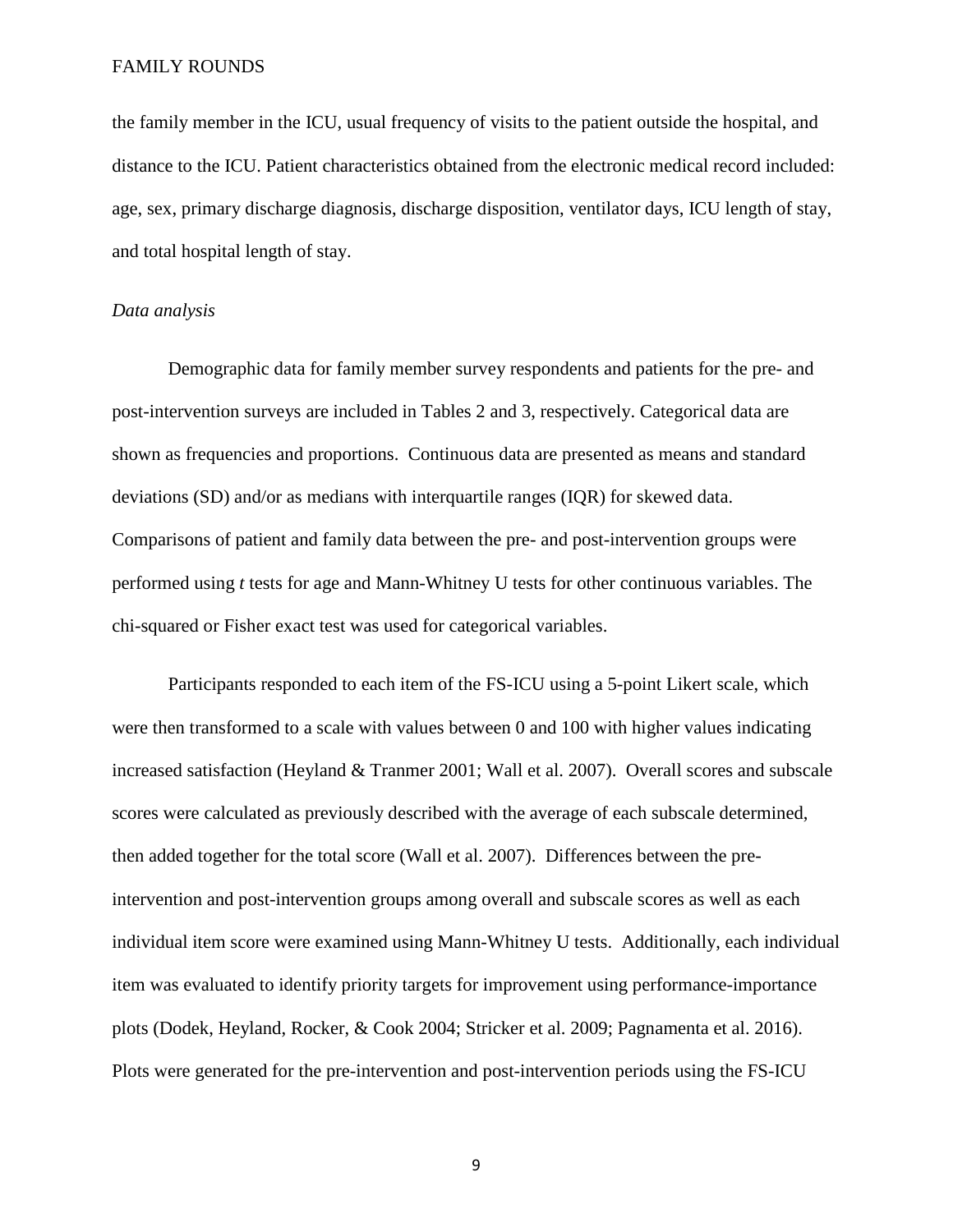overall scores and subscale scores to compare. These useful visual representations plot the frequency of excellent (completely satisfied) responses on one axis and the item's correlation with the appropriate overall score on the other axis. This approach aids in targeting items that might rank poorly, but with high correlation to the overall score, by making them easy to identify in the upper left quadrant. The upper right quadrant then would represent the items with high importance and high performance, indicating that these are optimal. The lower left quadrant contains items indicated as having low importance and low performance, so resources dedicated to these items should be minimized if possible. Finally, the lower right quadrant has items that scored highly, but had low correlation with the overall score, which represent overkill and may also benefit from process or resource adjustments.

Three pertinent patient characteristics: total hospital length of stay, ICU length of stay, and days of mechanical ventilation may indirectly reflect the severity of illness and complexity of ICU care. Also, links have been made previously between the utilization of hospital services and client satisfaction as described above. We examined these variables for their association with overall satisfaction scores using the Spearman's rank-order test. All tests were conducted two-sided and p-values were considered significant if <0.05. SPSS Version 24 (IBM Corp. Armonk, New York) was used for all statistical analyses.

#### **Results**

#### *Sample characteristics*

Response rates for the pre-intervention and post-intervention periods were 96% and 98%, respectively. During the pre-intervention surveying a single patient had more than one family member complete the FS-ICU, while the post-intervention surveying yielded four. Two of the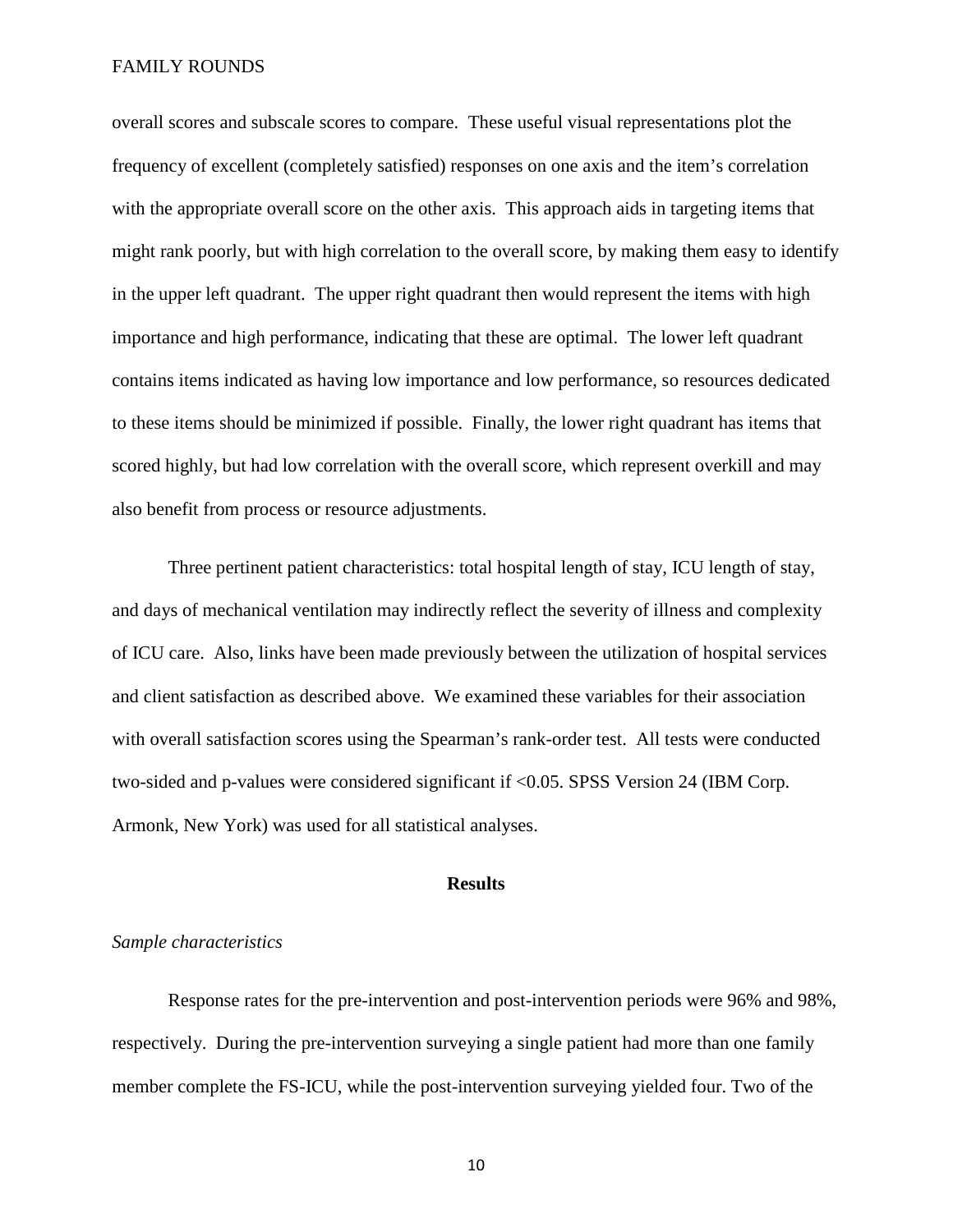post-intervention cases had the subsequent surveys obtained five days after the original respondent. The groups were similar in age  $(p=0.526)$  with a majority of respondents having past experience with patients in the ICU (76% and 73%). The pre-intervention group was made up of more females, who tended to be daughters of the patient  $(p=0.107)$ . The vast majority of respondents lived more than one hour from the ICU (49% and 68%; p=0.131).

Patient groups were similar in age  $(p=0.917)$  and had comparable resource utilization based on length of stay and use of mechanical ventilation (Table 3). Mortality rates differed between cohorts with more patients dying in the pre-intervention group  $(36\% \text{ vs. } 18\%; \text{ p=0.053}).$ However, families were surveyed while patients were in the ICU and mortality was only calculated retrospectively. Otherwise the groups were similar.

#### *Family satisfaction*

In this study, there was no significant difference in FS-ICU scores detected after the family rounds intervention (Table 1). The median overall satisfaction scores (FS-ICU<sub>total</sub>) and subscales scores for satisfaction with care  $(FS-ICU_{care})$  and support with decision-making  $(FS-ICU_{care})$  $ICU<sub>dm</sub>$ ) were 92, 95, and 90, indicating that family members are extremely satisfied with care in the APRN-MICU. The lowest individual item scores in either the pre-intervention or postintervention groups were categorized as "very good," with mean values of 79 and 72 respectively (Table 4). However, the post-intervention median scores for the  $FS\text{-}ICU_{total}$ ,  $FS\text{-}ICU_{care}$ , and  $FS\text{-}I$  $\text{ICU}_{dm}$  were all non-significantly lower than pre-intervention scores. Additionally, the score from the question (16) regarding the "ease of getting information: willingness of ICU staff to answer your questions" was significantly lower in the post-intervention group ( $p=0.012$ ). When analyzed as pre-intervention and post-intervention groups as well as an entire cohort there were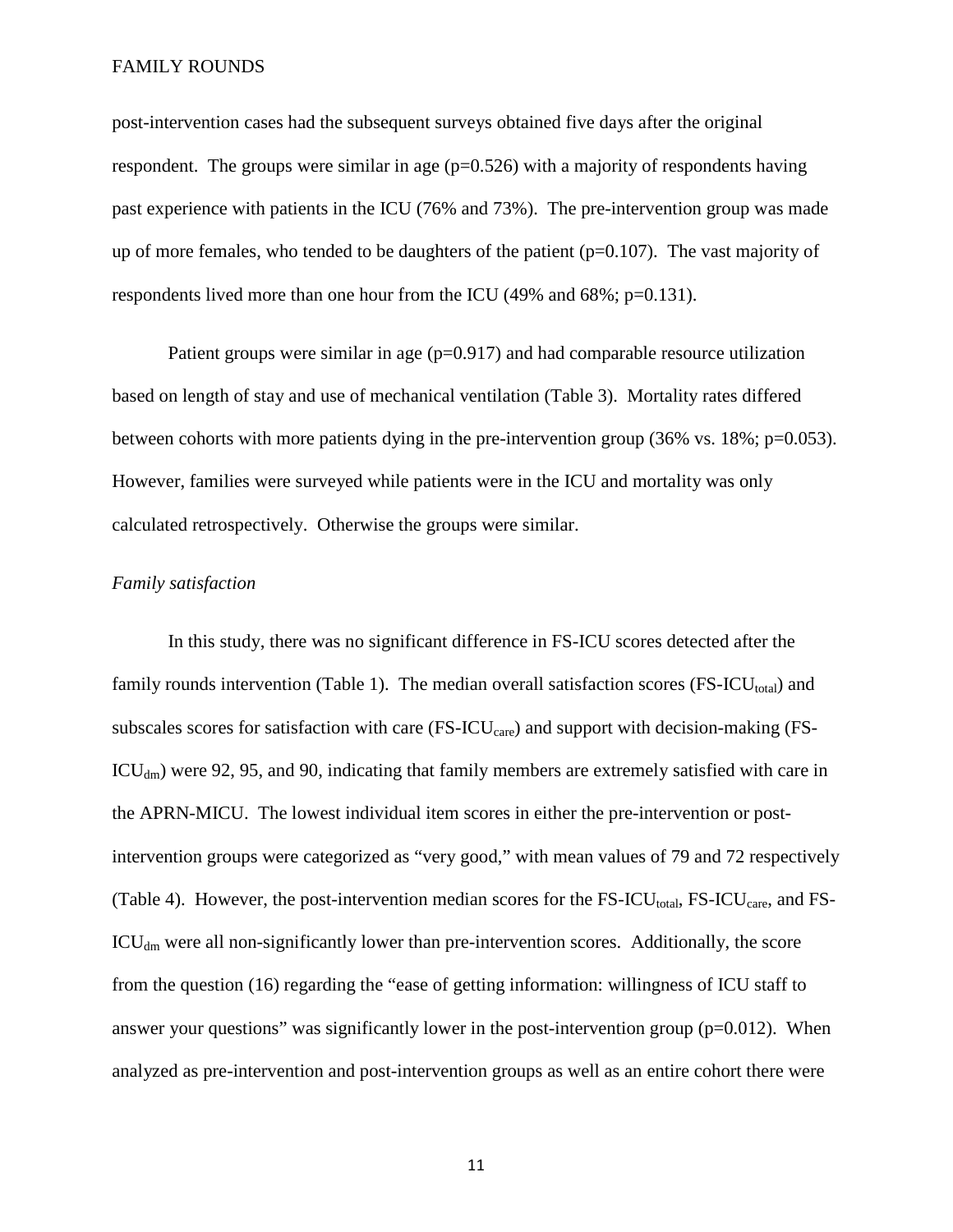not significant correlations among patient's hospital length of stay, ICU length of stay, number of ventilator days, and family's overall satisfaction scores (Table 5).

The performance-importance plots (Figures 1-3) show individual items from the FS-ICU survey in the upper left quadrant that had low satisfaction scores, but were correlated highly with the overall score. These indicate where the greatest opportunities for improvement might be. For the overall satisfaction  $(FS-ICU_{total})$  scores it is apparent that the items for frequency of communication with physicians (15), consistency of information (20), and honesty of information (18) were persistent in their position despite the family rounding intervention. Additionally, the item for ease of getting information (16) was new to the upper left quadrant after the intervention. Item 15 maintained a high level of correlation to the overall score, which was emphasized in the  $FS-ICU_{dm}$  plots. The satisfaction with decision-making plots also demonstrate the reduction in "excellent" ratings for item 20. The plots for the satisfaction with care subscale indicate the persistence of item 7, coordination with care, as a low scoring item. This survey question improved in the overall satisfaction score, but remained in the upper left quadrant for the subscale with a higher correlation to the subscale score. The vertical lines indicating the median distribution regressed following the intervention in all pre-/postintervention comparisons, demonstrating the decline in relative frequency of excellent ratings.

#### **Discussion**

In this before-after pilot study, a family rounds component was added to the daily workflow in the APRN-MICU that did not impact the global measure of family satisfaction. Similarly, other studies using comparable design methods were unable to show significant differences in family satisfaction (Jacobowski et al. 2010, Curtis et al. 2008, Pagnamenta et al.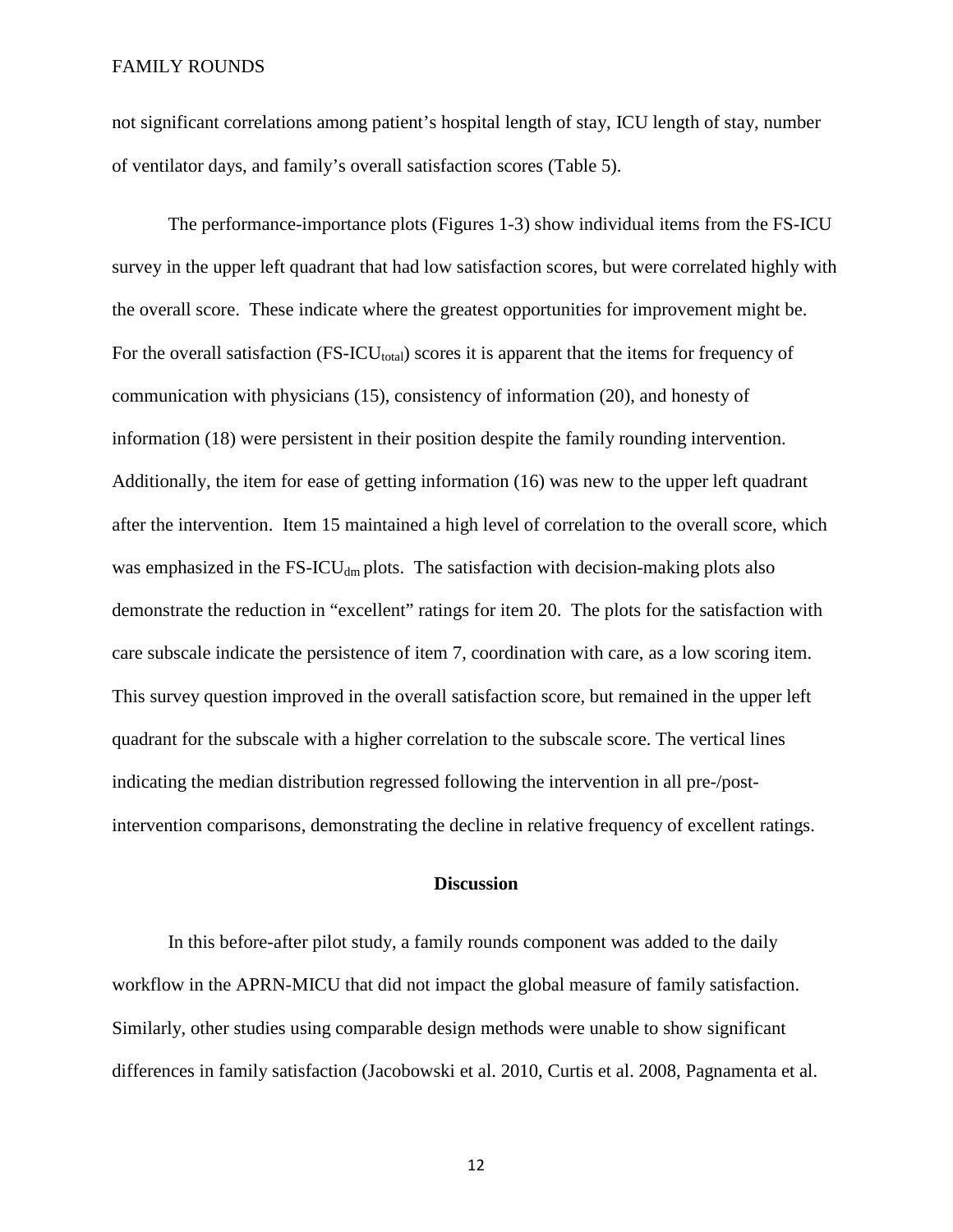2016, Shaw et al. 2014). Skewed data with high baseline scores limits the ability to appreciate measurable differences after an intervention unless sample sizes are large. Response bias is inherent to surveys and extreme response tendency is prevalent, especially if a disparity or perceived vulnerability exists (Elliott, Haviland, Kanouse, Hambarsoomian, & Hays 2009). Although our response rate was very high, we surveyed family members while they were still present in the ICU, which may have confounded their responses due to the perception that patient care could be affected. There is a possibility that the FS-ICU lacks sensitivity to measure the variables impacting family member's perceptions of care. In several mixed-methods studies there has been either discordance among qualitative and quantitative results or significant themes detected via qualitative analysis that may have been represented in the FS-ICU where high scores were attainable (Schwarzkopf et al. 2013; Wright et al. 2015; Henrich et al. 2011). It could also be possible that our intervention truly had no effect. Finally, our pilot study was underpowered to detect some differences in satisfaction between groups.

Our study showed that median satisfaction scores were uniformly lower after the family rounds intervention. One reason for this could be that there was unmet anticipation on behalf of family member participants. Nurses were conveying information regarding the timing and purpose of the rounds to families and the signs in each room added to a set of expectations that may not have been satisfied. Only 1/6 of the individual item scores improved after family rounding and a single item concerning the ease of getting information declined significantly, which may be additional signals that we misled family members. Performance-importance plots demonstrated trends that were consistent with these statistical analyses. Unfortunately, the fidelity of daily family rounds is unknown because we did not establish process measures and documentation for its evaluation. Together these findings support the ongoing development of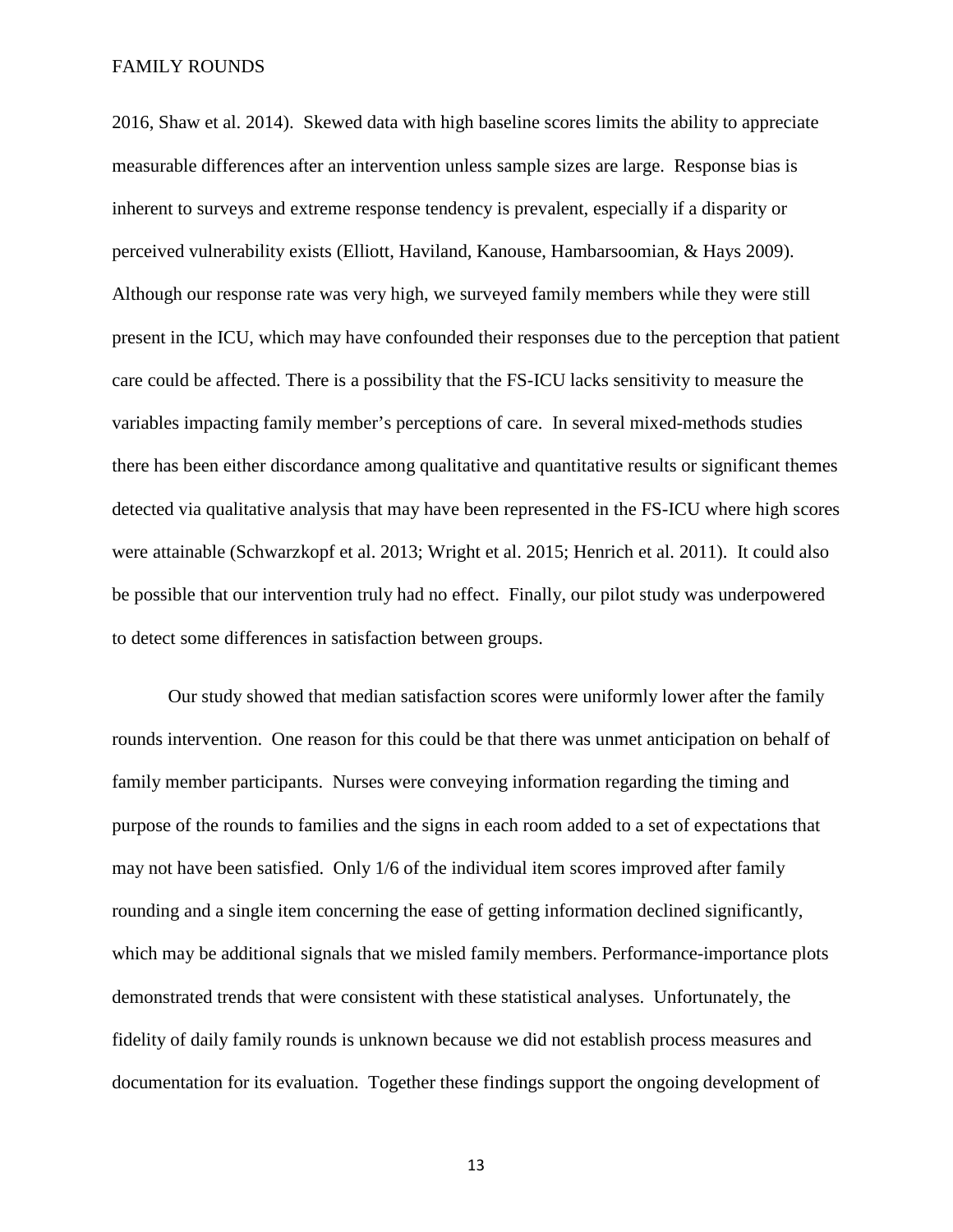strategies to frequently and effectively involve family members with the care provided in the ICU. Another factor contributing to the decline in satisfactions scores could be related to the higher proportion of mortality in the pre-intervention group (36% vs. 18%). Evidence demonstrates that family satisfaction scores of non-surviving ICU patients tend to be higher than those of surviving patients (Wall, Curtis, Cooke, Endelberg 2007; Dodek et al. 2012). Finally, the allowance for multiple family members from a single patient to complete surveys was greater in the post-intervention group, which may have biased the results by over-representing that experience.

#### *Implications for research and practice*

The study is evidence that family members of ICU patients are sensitive to their ongoing communication with the care providers. Families likely have various needs for their involvement with care, so elucidating the dose of engagement may be challenging. However, with a multifaceted and flexible approach the ICU team could establish a process with measurable outcomes that fulfills family's needs. As the impact of an ICU stay on family members becomes clearer there will need to be greater attention dedicated to the ways family members are integrated into patient care and the treatment that they, themselves, receive (Davidson, Jones, & Bienvenu 2012; Matt, Schwarzkopf, Reinhart, Konig, & Hartog 2017). Outcomes of critical illness survivors also indicate an emphasis on enhancing communication both during the hospital stay and afterwards to improve satisfaction with care and safety (Dykes et al. 2017).

The family rounds project should move forward into a larger study of longer duration to yield more robust evidence. The following methodologies would be ideal in preparation: conduct formalized communication training for all ICU care providers and develop process measures to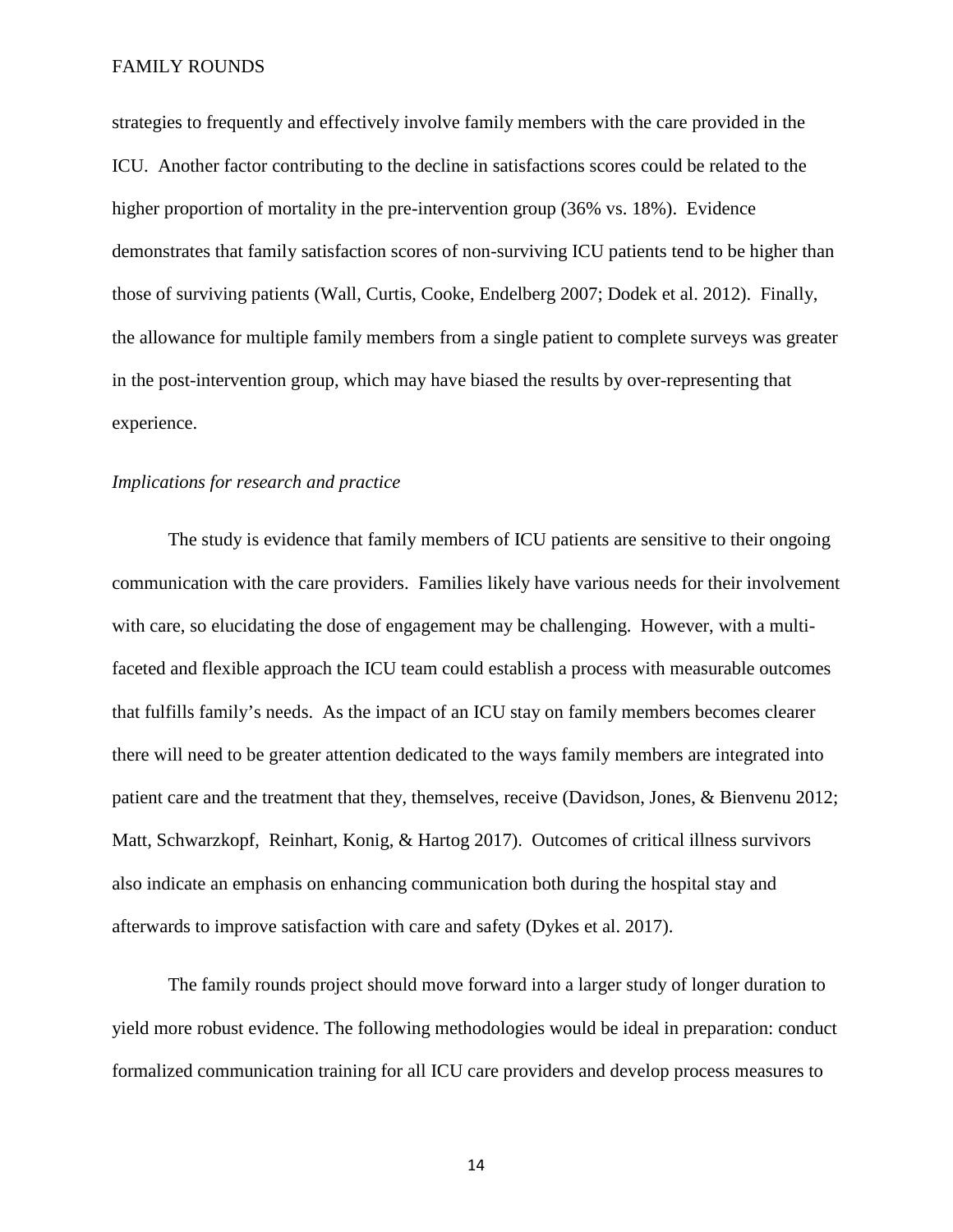ensure fidelity and enable surveillance for ongoing improvement. Furthermore, to evaluate effectiveness a more comprehensive approach, such as a mixed-methods analysis should be utilized.

### **Conclusion**

Family rounds in the APRN-MICU had no significant effect on family satisfaction scores, but scores were high overall across the entire study population. It is likely that the FS-ICU alone is not sufficient for measuring differences between groups before and after an intervention and its results may be bolstered synergistically with other data. The importance of engaging family members in the ICU continues to become more apparent, warranting further endeavors to do so.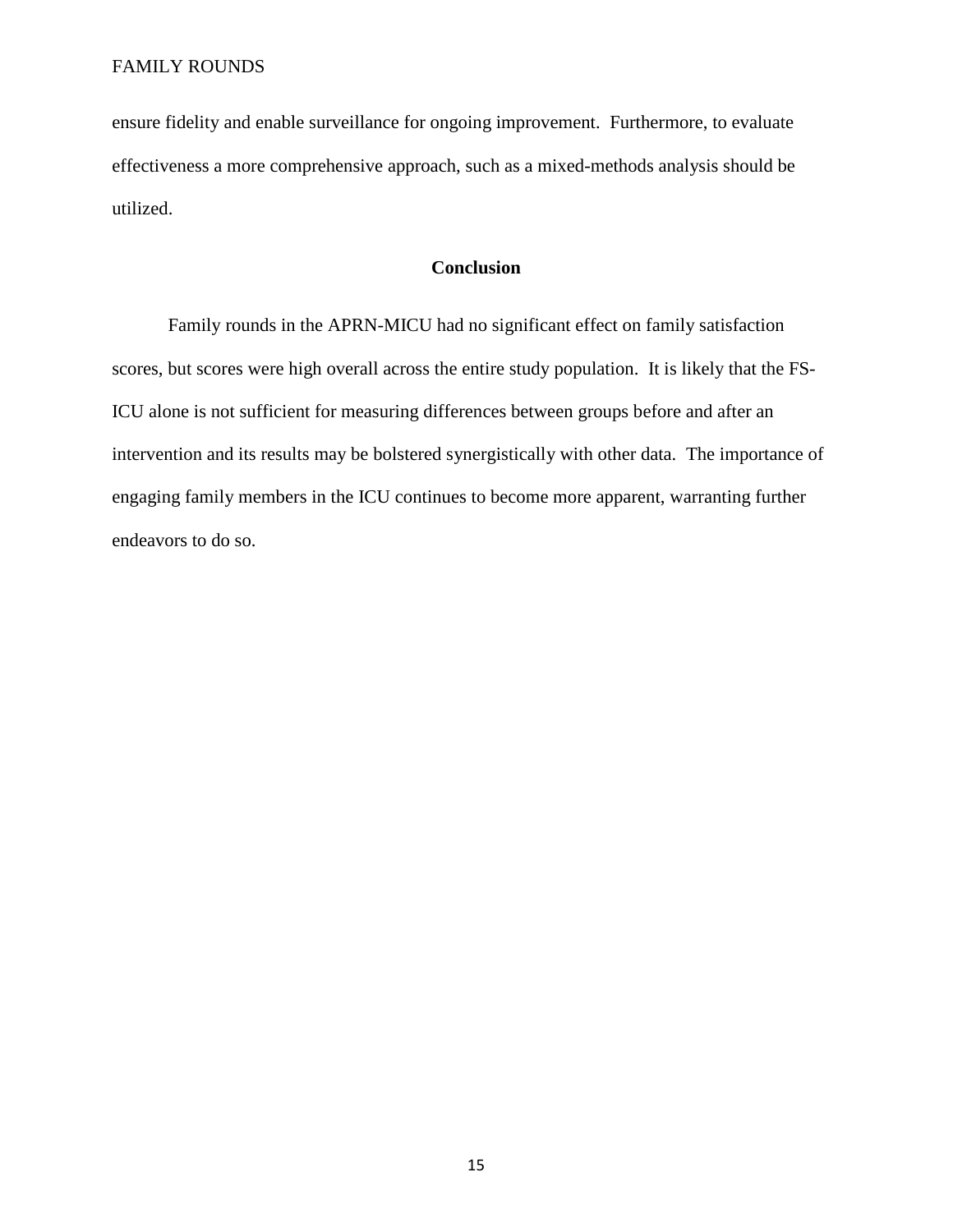#### References

- Aslakson, R. A., Curtis, J. R., & Nelson, J. E. (2014). The changing role of palliative care in the ICU. *Critical Care Medicine, 42*(11), 2418-2428 2411p. doi:10.1097/CCM.0000000000000573
- Azoulay, E., Chaize, M., & Kentish-Barnes, N. (2014). Involvement of ICU families in decisions: fine-tuning the partnership. *Annals of Intensive Care, 4*(1), 1-10. doi:10.1186/s13613-014-0037-5
- Azoulay, E., Pochard, F., Chevret, S., Adrie, C., Annane, D., Bleichner, G., . . . Schlemmer, B. (2004). Half the family members of intensive care unit patients do not want to share in the decision-making process: a study in 78 French intensive care units. *Critical Care Medicine, 32*(9), 1832-1838.
- Berwick, D. (2009). What 'Patient-Centered' Should Mean: Confessions Of An Extremist. *Health Affairs 28*(4), w555-w565.
- Bracht, M., O'Leary, L., Lee, S. K., & O'Brien, K. (2013). Implementing family-integrated care in the NICU: a parent education and support program. *Adv Neonatal Care, 13*(2), 115- 126. doi:10.1097/ANC.0b013e318285fb5b
- Carson, S. S., Cox, C. E., Wallenstein, S., Hanson, L. C., Danis, M., Tulsky, J. A., . . . Nelson, J. E. (2016). Effect of Palliative Care-Led Meetings for Families of Patients With Chronic Critical Illness: A Randomized Clinical Trial. *Jama, 316*(1), 51-62. doi:10.1001/jama.2016.8474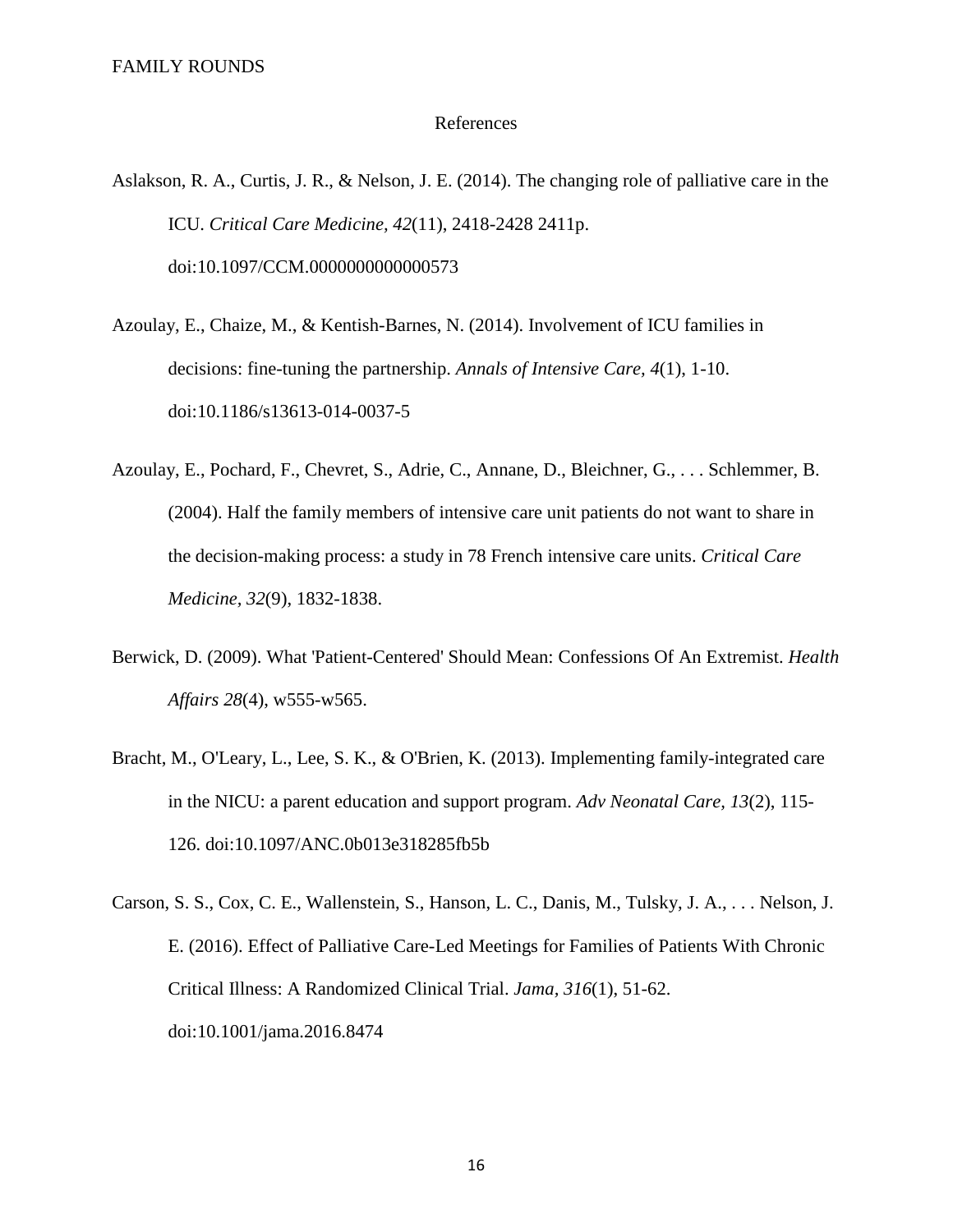- Curtis, J. R., Treece, P. D., Nielsen, E. L., Downey, L., Shannon, S. E., Braungardt, T., . . . Engelberg, R. A. (2008). Integrating palliative and critical care: evaluation of a qualityimprovement intervention. *Am J Respir Crit Care Med, 178*(3), 269-275. doi:10.1164/rccm.200802-272OC
- Curtis, J. R., Treece, P. D., Nielsen, E. L., Gold, J., Ciechanowski, P. S., Shannon, S. E., . . . Engelberg, R. A. (2016). Randomized Trial of Communication Facilitators to Reduce Family Distress and Intensity of End-of-Life Care. *Am J Respir Crit Care Med, 193*(2), 154-162. doi:10.1164/rccm.201505-0900OC
- Davidson, J. E. (2013). Family presence on rounds in neonatal, pediatric, and adult intensive care units. *Ann Am Thorac Soc, 10*(2), 152-156. doi:10.1513/AnnalsATS.201301-006PS
- Davidson, J. E., Aslakson, R. A., Long, A. C., Puntillo, K. A., Kross, E. K., Hart, J., . . . Curtis, J. R. (2017). Guidelines for Family-Centered Care in the Neonatal, Pediatric, and Adult ICU. *Crit Care Med, 45*(1), 103-128. doi:10.1097/ccm.0000000000002169
- Davidson, J. E., Jones, C., & Bienvenu, O. J. (2012). Family response to critical illness: postintensive care syndrome-family. *Crit Care Med, 40*(2), 618-624. doi:10.1097/CCM.0b013e318236ebf9
- Dodek, P., Heyland, D., Rocker, G., & Cook, D. (2004). Translating family satisfaction data into quality improvement. *Critical Care Medicine, 32*(9): 1922-7.
- Dodek, P. M., Wong, H., Heyland, D. K., Cook, D. J., Rocker, G. M., Kutsogiannis, D. J., . . . Ayas, N. T. (2012). The relationship between organizational culture and family satisfaction in critical care. *Crit Care Med, 40*(5), 1506-1512. doi:10.1097/CCM.0b013e318241e368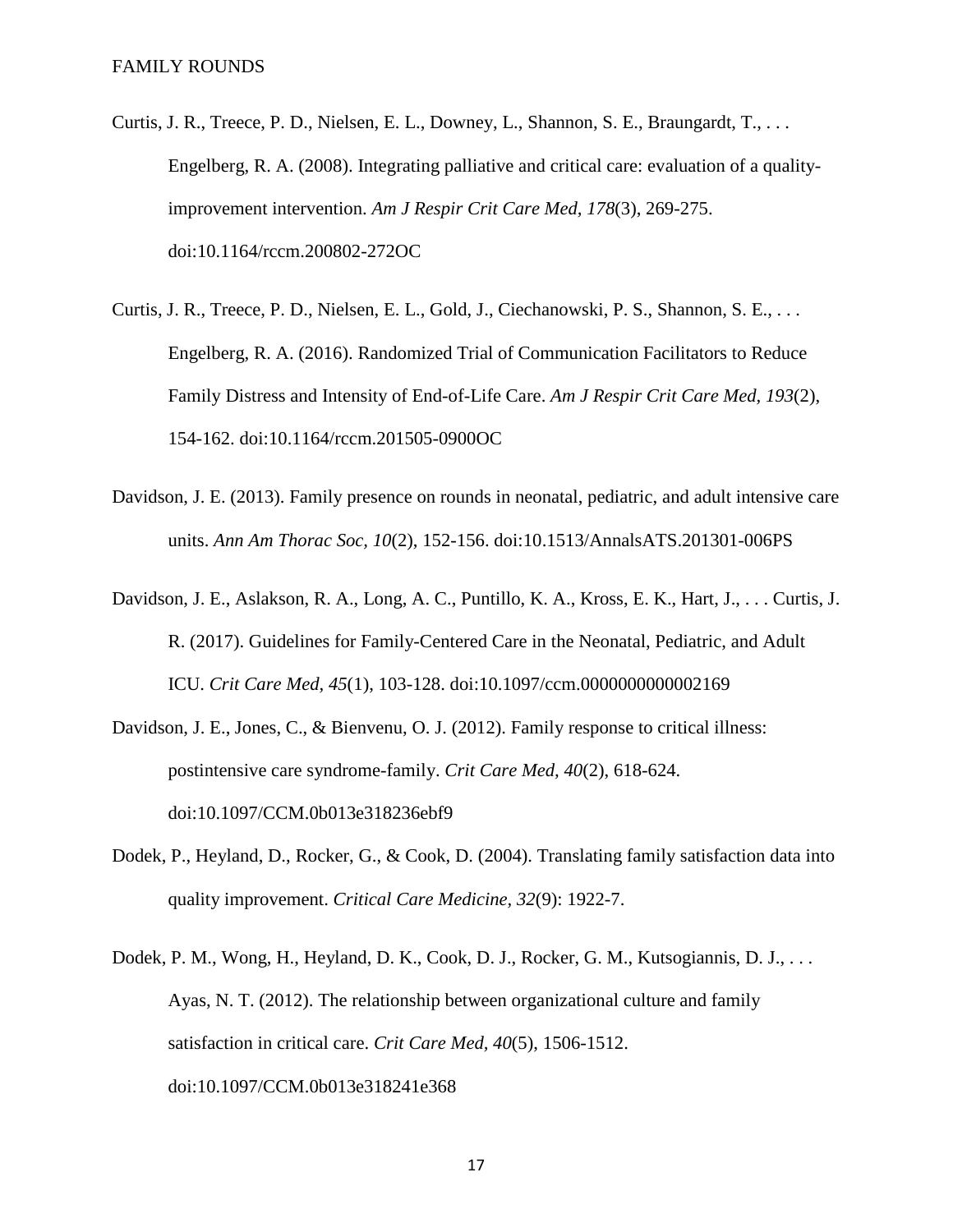- Dykes, P. C., Rozenblum, R., Dalal, A., Massaro, A., Chang, F., Clements, M., . . . Bates, D. W. (2017). Prospective Evaluation of a Multifaceted Intervention to Improve Outcomes in Intensive Care: The Promoting Respect and Ongoing Safety Through Patient Engagement Communication and Technology Study. *Crit Care Med*. doi:10.1097/ccm.0000000000002449
- Elliott, M. N., Haviland, A. M., Kanouse, D. E., Hambarsoomian, K., & Hays, R. D. (2009). Adjusting for subgroup differences in extreme response tendency in ratings of health care: impact on disparity estimates. *Health Serv Res, 44*(2 Pt 1), 542-561. doi:10.1111/j.1475-6773.2008.00922.x
- Gerstel, E., Engelberg, R. A., Koepsell, T., & Curtis, J. R. (2008). Duration of withdrawal of life support in the intensive care unit and association with family satisfaction. *Am J Respir Crit Care Med, 178*(8), 798-804. doi:10.1164/rccm.200711-1617OC
- Glickman, S. W., Boulding, W., Manary, M., Staelin, R., Roe, M. T., Wolosin, R. J., . . . Schulman, K. A. (2010). Patient satisfaction and its relationship with clinical quality and inpatient mortality in acute myocardial infarction. *Circ Cardiovasc Qual Outcomes, 3*(2), 188-195. doi:10.1161/circoutcomes.109.900597
- Gries, C. J., Curtis, J. R., Wall, R. J., & Engelberg, R. A. (2008). Family member satisfaction with end-of-life decision making in the ICU. *Chest, 133*(3), 704-712. doi:10.1378/chest.07-1773
- Henrich, N. J., Dodek, P., Heyland, D., Cook, D., Rocker, G., Kutsogiannis, D., . . . Ayas, N. (2011). Qualitative analysis of an intensive care unit family satisfaction survey. *Crit Care Med, 39*(5), 1000-1005. doi:10.1097/CCM.0b013e31820a92fb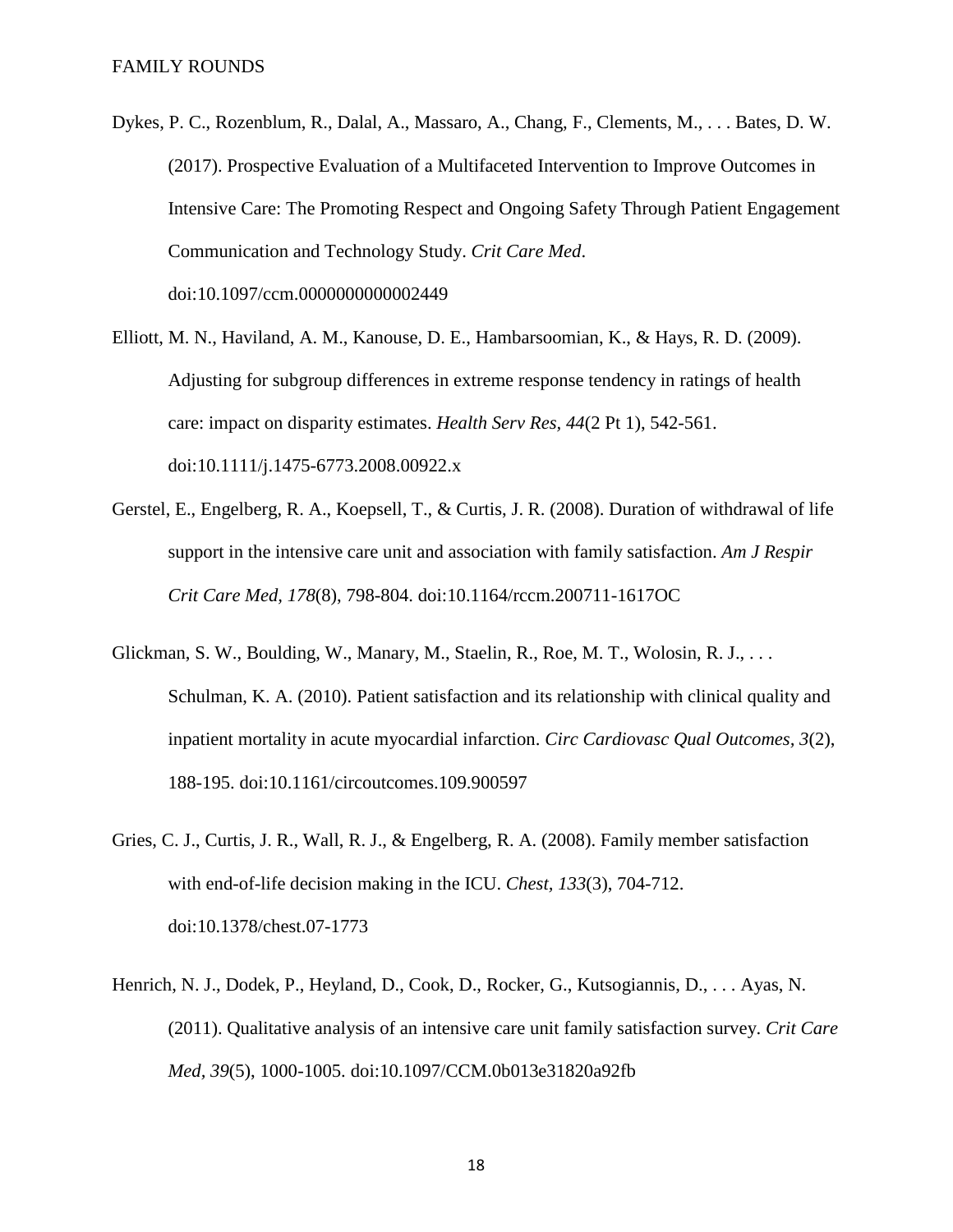- Heyland, D. K., Rocker, G. M., Dodek, P. M., Kutsogiannis, D. J., Konopad, E., Cook, D. J., . . . O'Callaghan, C. J. (2002). Family satisfaction with care in the intensive care unit: results of a multiple center study. *Crit Care Med, 30*(7), 1413-1418.
- Heyland, D. K., & Tranmer, J. E. (2001). Measuring family satisfaction with care in the intensive care unit: the development of a questionnaire and preliminary results. *J Crit Care, 16*(4), 142-149. doi:10.1053/jcrc.2001.30163
- Institute of Medicine. Crossing the quality chasm: a new health system for the  $21<sup>st</sup>$  century. Washington, DC: National Academy Press, 2001
- Jacobowski, N. L., Girard, T. D., Mulder, J. A., & Ely, E. W. (2010). Communication in critical care: family rounds in the intensive care unit. *Am J Crit Care, 19*(5), 421-430. doi:10.4037/ajcc2010656
- Jha, A. K., Orav, E. J., Zheng, J., & Epstein, A. M. (2008). Patients' perception of hospital care in the United States. *N Engl J Med, 359*(18), 1921-1931. doi:10.1056/NEJMsa0804116
- Kryworuchko, J., & Heyland, D. K. (2009). Using family satisfaction data to improve the processes of care in ICU. *Intensive Care Med, 35*(12), 2015-2017. doi:10.1007/s00134- 009-1612-3
- Kaufer, M., Murphy, P., Barker, K., & Mosenthal, A. (2008). Family satisfaction following the death of a loved one in an inner city MICU. *Am J Hosp Palliat Care, 25*(4), 318-325. doi:10.1177/1049909108319262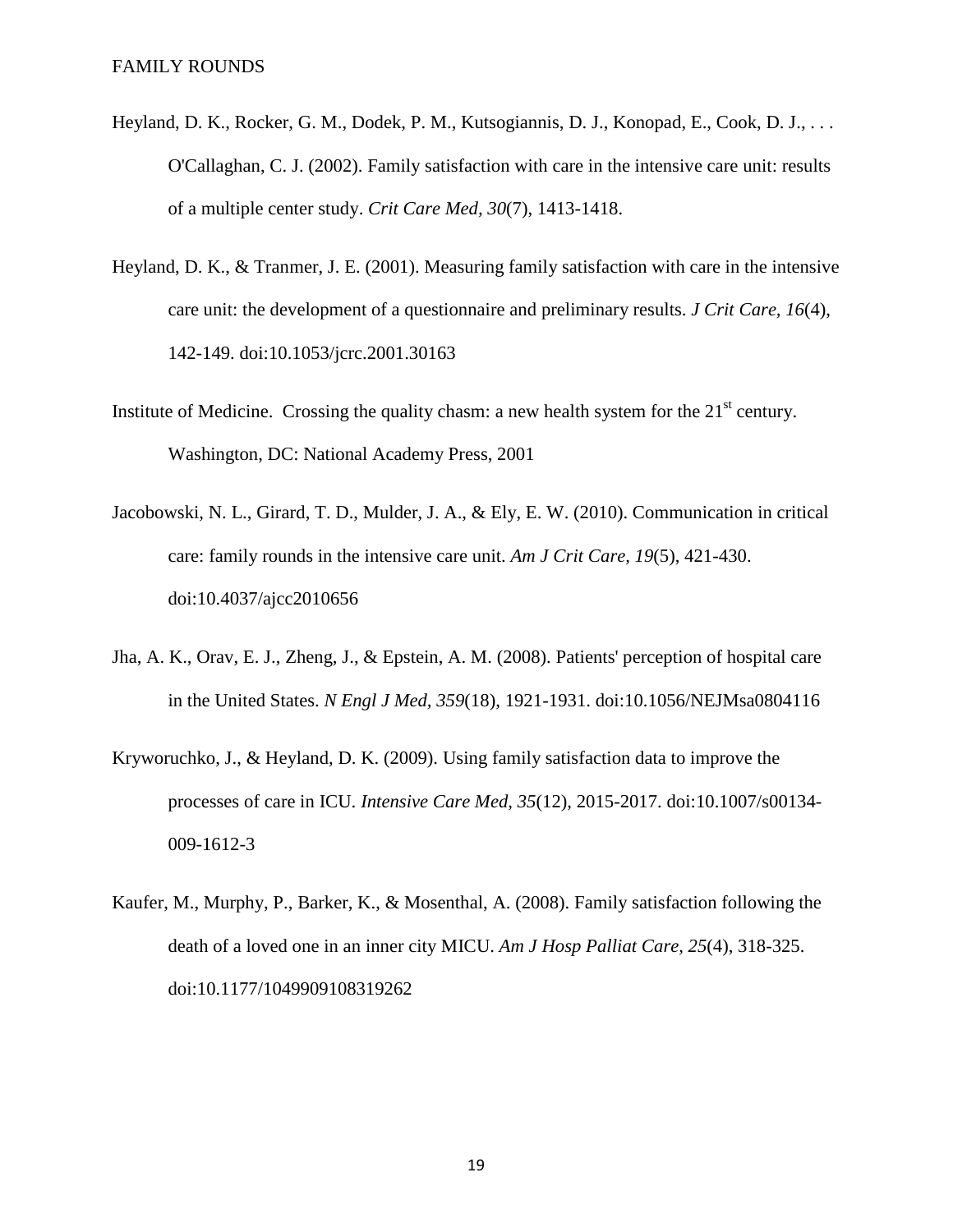- Ladak, L. A., Premji, S. S., Amanullah, M. M., Haque, A., Ajani, K., & Siddiqui, F. J. (2013). Family-centered rounds in Pakistani pediatric intensive care settings: non-randomized pre- and post-study design. *Int J Nurs Stud, 50*(6), 717-726. doi:10.1016/j.ijnurstu.2012.05.009
- Latta, L. C., Dick, R., Parry, C., & Tamura, G. S. (2008). Parental responses to involvement in rounds on a pediatric inpatient unit at a teaching hospital: a qualitative study. *Acad Med, 83*(3), 292-297. doi:10.1097/ACM.0b013e3181637e21
- Lautrette, A., Darmon, M., Megarbane, B., Joly, L. M., Chevret, S., Adrie, C., . . . Azoulay, E. (2007). A communication strategy and brochure for relatives of patients dying in the ICU. *N Engl J Med, 356*(5), 469-478. doi:10.1056/NEJMoa063446
- Lilly, C. M., Sonna, L. A., Haley, K. J., & Massaro, A. F. (2003). Intensive communication: four-year follow-up from a clinical practice study. *Crit Care Med, 31*(5 Suppl), S394- 399. doi:10.1097/01.ccm.0000065279.77449.b4
- Mangram, A. J., McCauley, T., Villarreal, D., Berne, J., Howard, D., Dolly, A., & Norwood, S. (2005). Families' perception of the value of timed daily "family rounds" in a trauma ICU. *Am Surg, 71*(10), 886-891.
- Matt, B., Schwarzkopf, D., Reinhart, K., Konig, C., & Hartog, C. (2017). Relatives' perception of stressors and psychological outcomes: Results from a survey study. *Journal of Critical Care, 39*(1), 172-177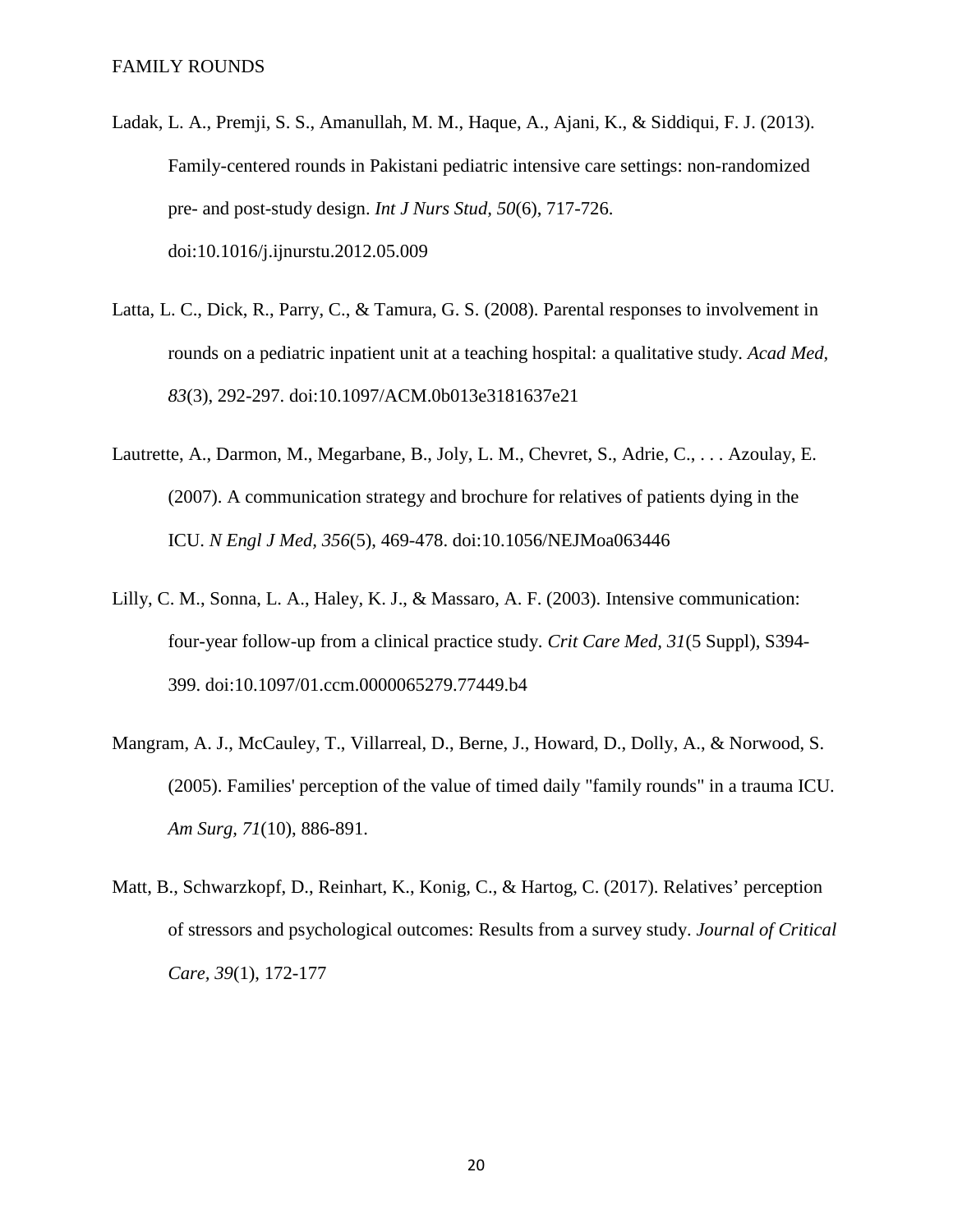- Nelson, J. E., Puntillo, K. A., Pronovost, P. J., Walker, A. S., McAdam, J. L., Ilaoa, D., & Penrod, J. (2010). In their own words: patients and families define high-quality palliative care in the intensive care unit. *Critical Care Medicine, 38*(3), 808-818 811p.
- Pagnamenta, A., Bruno, R., Gemperli, A., Chiesa, A., Previsdomini, M., Corti, F., . . . Rothen, H. U. (2016). Impact of a communication strategy on family satisfaction in the intensive care unit. *Acta Anaesthesiol Scand, 60*(6), 800-809. doi:10.1111/aas.12692
- Quill, T. E., & Abernethy, A. P. (2013). Generalist plus specialist palliative care--creating a more sustainable model. *N Engl J Med, 368*(13), 1173-1175. doi:10.1056/NEJMp1215620
- Schiller, W. R., & Anderson, B. F. (2003). Family as a member of the trauma rounds: a strategy for maximized communication. *J Trauma Nurs, 10*(4), 93-101.
- Schneiderman, L. J., Gilmer, T., & Teetzel, H. D. (2000). Impact of ethics consultations in the intensive care setting: a randomized, controlled trial. *Crit Care Med, 28*(12), 3920-3924.
- Schneiderman, L. J., Gilmer, T., Teetzel, H. D., Dugan, D. O., Blustein, J., Cranford, R., . . . Young, E. W. (2003). Effect of ethics consultations on nonbeneficial life-sustaining treatments in the intensive care setting: a randomized controlled trial. *Jama, 290*(9), 1166-1172. doi:10.1001/jama.290.9.1166
- Schwarzkopf, D., Behrend, S., Skupin, H., Westermann, I., Riedemann, N. C., Pfeifer, R., ... Hartog, C. S. (2013). Family satisfaction in the intensive care unit: a quantitative and qualitative analysis. *Intensive Care Med, 39*(6), 1071-1079. doi:10.1007/s00134-013- 2862-7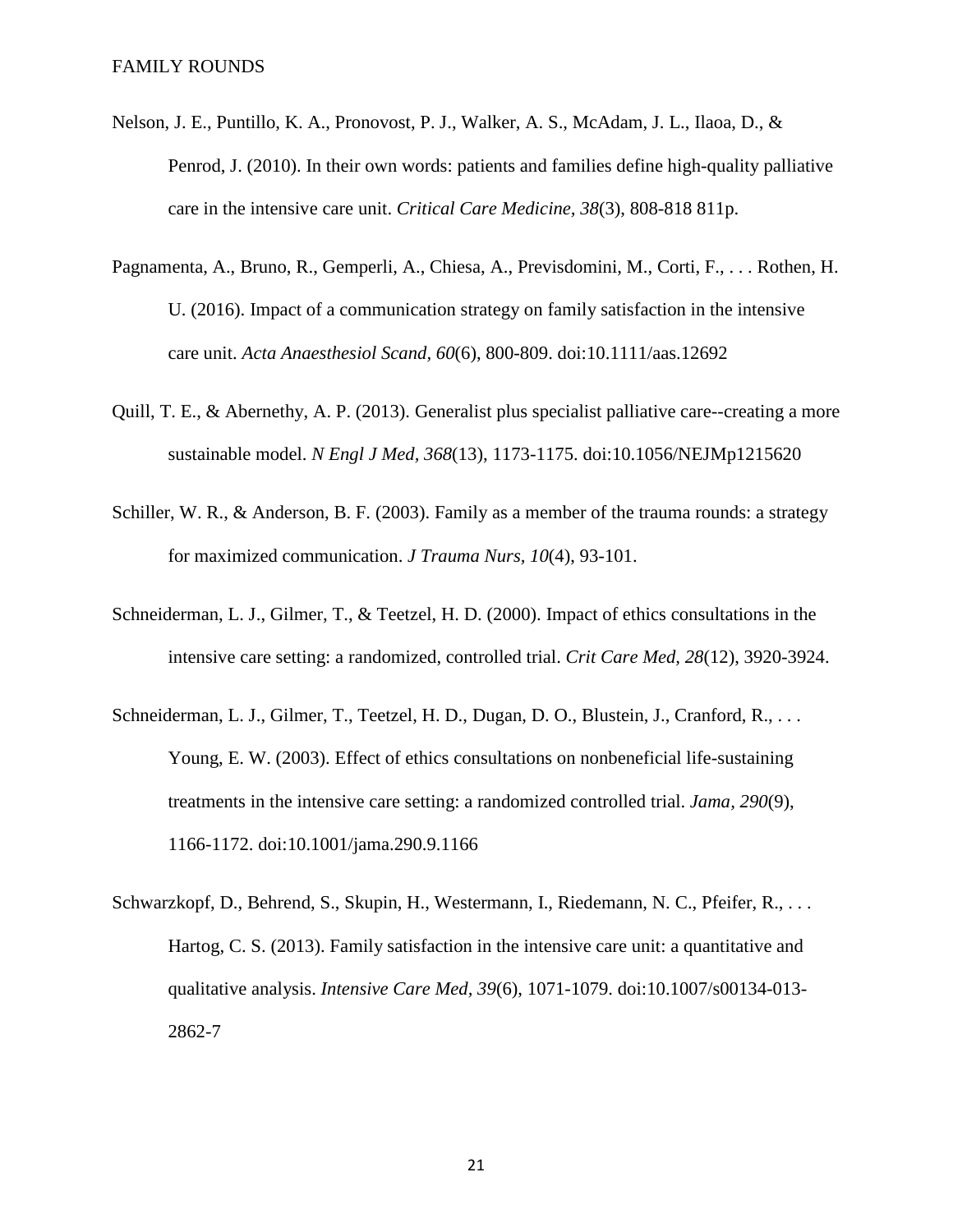- Shelton, W., Moore, C. D., Socaris, S., Gao, J., & Dowling, J. (2010). The effect of a family support intervention on family satisfaction, length-of-stay, and cost of care in the intensive care unit. *Crit Care Med, 38*(5), 1315-1320. doi:10.1097/CCM.0b013e3181d9d9fe
- Stricker, K., Kimberger, O., Schmidlin, K., Zwahlen, M., Mohr, U., & Rothen, H. (2009). Family satisfaction in the intensive care unit: what makes the differene? *Intensive care medicine 35*(1):2051-2059. DOI: 10.1007/s00134-009-1611-4
- Tripathi, S., Arteaga, G., Rohlik, G., Boynton, B., Graner, K., & Ouellette, Y. (2015). Implementation of patient-centered bedside rounds in the pediatric intensive care unit. *J Nurs Care Qual, 30*(2), 160-166. doi:10.1097/ncq.0000000000000107
- Wall, R., Engelberg, R., Downey, L., Heyland, D., & Curtis, J. (2007). Refinement, scoring, and validation of the family satisfaction in the intensive care unit (FS0ICU) survey. *Critical Care Medicine, 35*(1), 271-9.
- White, D. B., Braddock, C. H., Iii, Bereknyei, S., & Curtis, J. (2007). Toward shared decision making at the end of life in intensive care units: Opportunities for improvement. *Archives of Internal Medicine, 167*(5), 461-467. doi:10.1001/archinte.167.5.461
- Wright, S., Walmsley, E., Harvey, S., Robinson, E., Ferrando-Vivas, P., Harrison, D., ... Rowan, K. M. (2015). Health Services and Delivery Research *Family-Reported Experiences Evaluation (FREE) study: a mixed-methods study to evaluate families' satisfaction with adult critical care services in the NHS*. Southampton (UK): NIHR Journals Library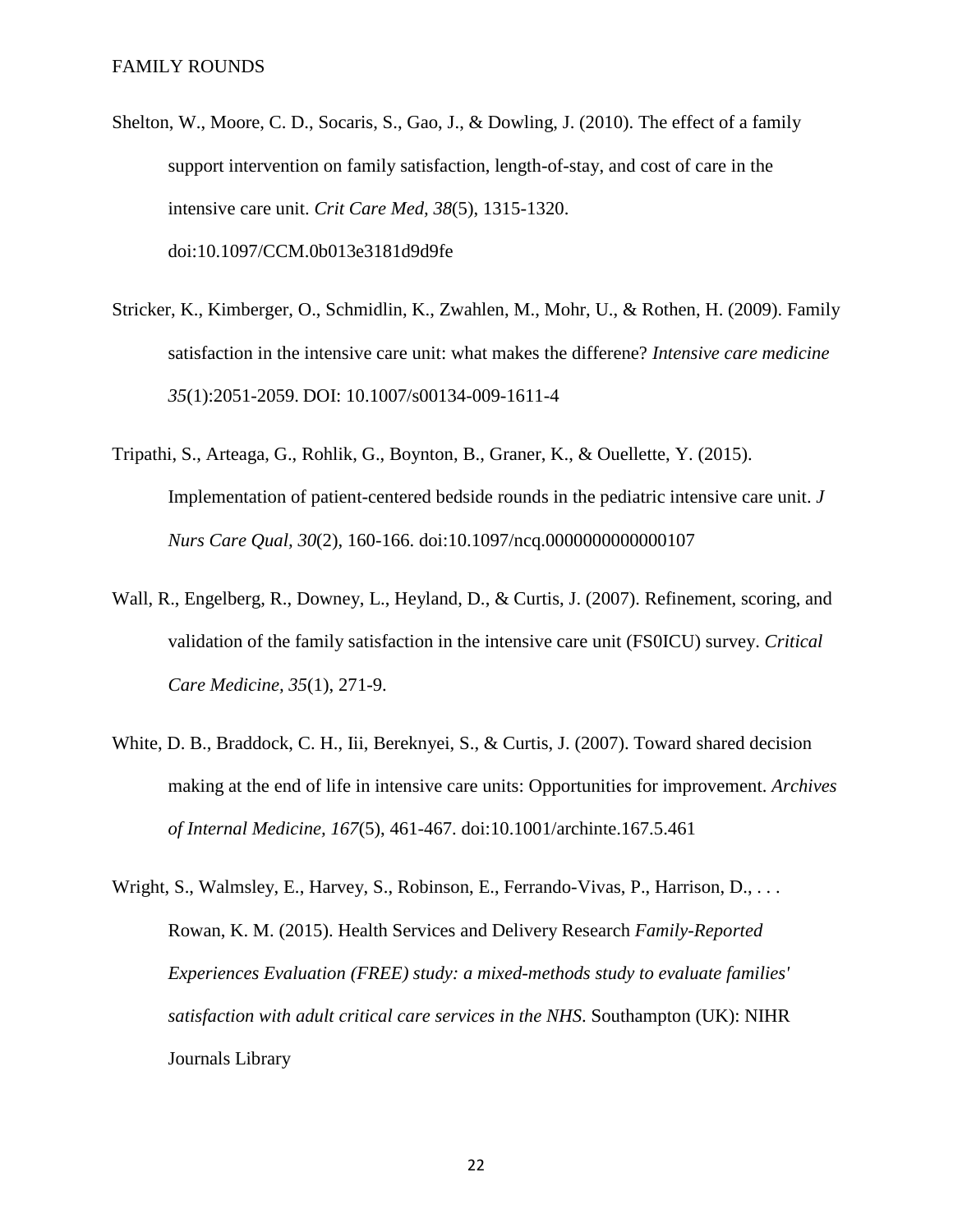## **Table 1**

## **FS-ICU survey results**

| <b>Variable</b>         | <b>PRE-intervention</b> | <b>POST-intervention</b> | <b>P-value</b> |
|-------------------------|-------------------------|--------------------------|----------------|
|                         | $N=51$                  | $N=51$                   |                |
|                         | <b>Median [IQR]</b>     | <b>Median [IQR]</b>      |                |
| $FS-ICUcare$            | 96[81,100]              | 93[79,98]                | 0.192          |
| $FS$ -ICU <sub>dm</sub> | 93[80,100]              | 85[73,98]                | 0.082          |
| $FS-ICU_{total}$        | 95[83,99]               | 91[75,97]                | 0.144          |

P-values for difference in scores between the pre-intervention and post-intervention surveys were calculated using the Mann-Whitney U test and a two-sided 5% significance level for statistical inferences.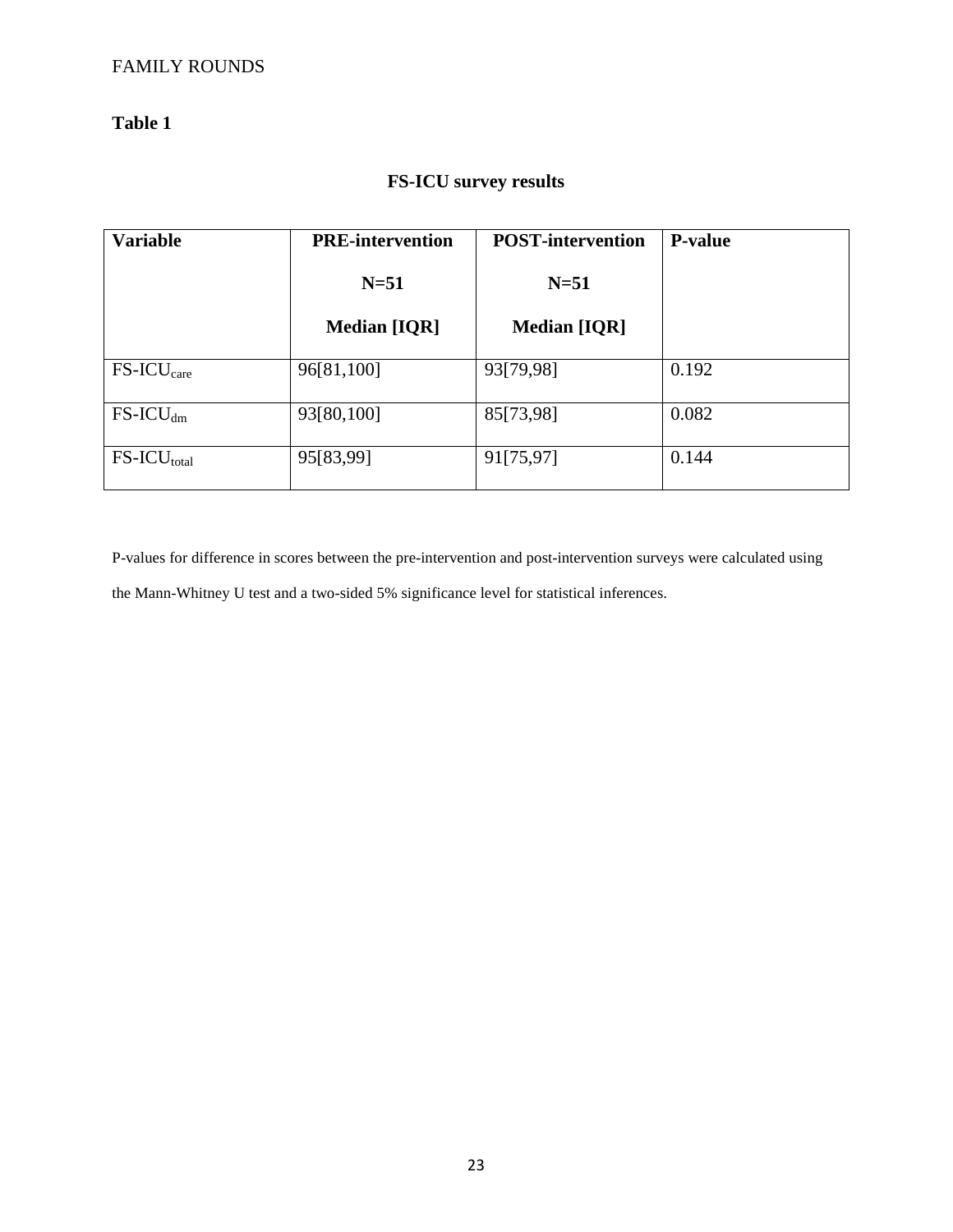| Characteristic                                      | Pre        | Post     | P-value |
|-----------------------------------------------------|------------|----------|---------|
|                                                     | $n=51$     | $n=51$   |         |
| Mean Age (SD)<br>Indicated 'yes' to past experience | 48.5(13.6) | 50(13.2) | 0.526   |
| as a family member of a patient in<br>the ICU       | 76%        | 73%      |         |
| Indicated 'yes' to living with the<br>patient       | 43%        | 47%      |         |
| Gender - No. (%)                                    |            |          | 0.107   |
| Female                                              | 42(82)     | 35(69)   |         |
| Relationship $-$ No. $(\%)$                         |            |          |         |
| Wife                                                | 8(15.7)    | 8(15.7)  |         |
| Mother                                              | 7(13.7)    | 4(7.8)   |         |
| Daughter                                            | 15(29.4)   | 6(11.8)  |         |
| Husband                                             | 1(1.2)     | 4(7.8)   |         |
| Father                                              | 2(3.9)     | 0(0)     |         |
| Son                                                 | 2(3.9)     | 6(11.8)  |         |
| Partner                                             | 1(1.2)     | 5(9.8)   |         |
| Sister                                              | 4(7.8)     | 5(9.8)   |         |
| <b>Brother</b>                                      | 4(7.8)     | 3(5.9)   |         |
| Other                                               | 7(13.7)    | 10(19.6) |         |
| Proximity to hospital $-$ No. $(\%)$                |            |          | 0.131   |
| Less than 15 minutes<br>away                        | 7(13.7)    | 4(7.8)   |         |
| 15 minutes to an hour<br>away                       | 19(37.3)   | 12(23.5) |         |
| More than an hour away                              | 25(49)     | 35(68.6) |         |

## **Table 2 Demographic characteristics of family member respondents**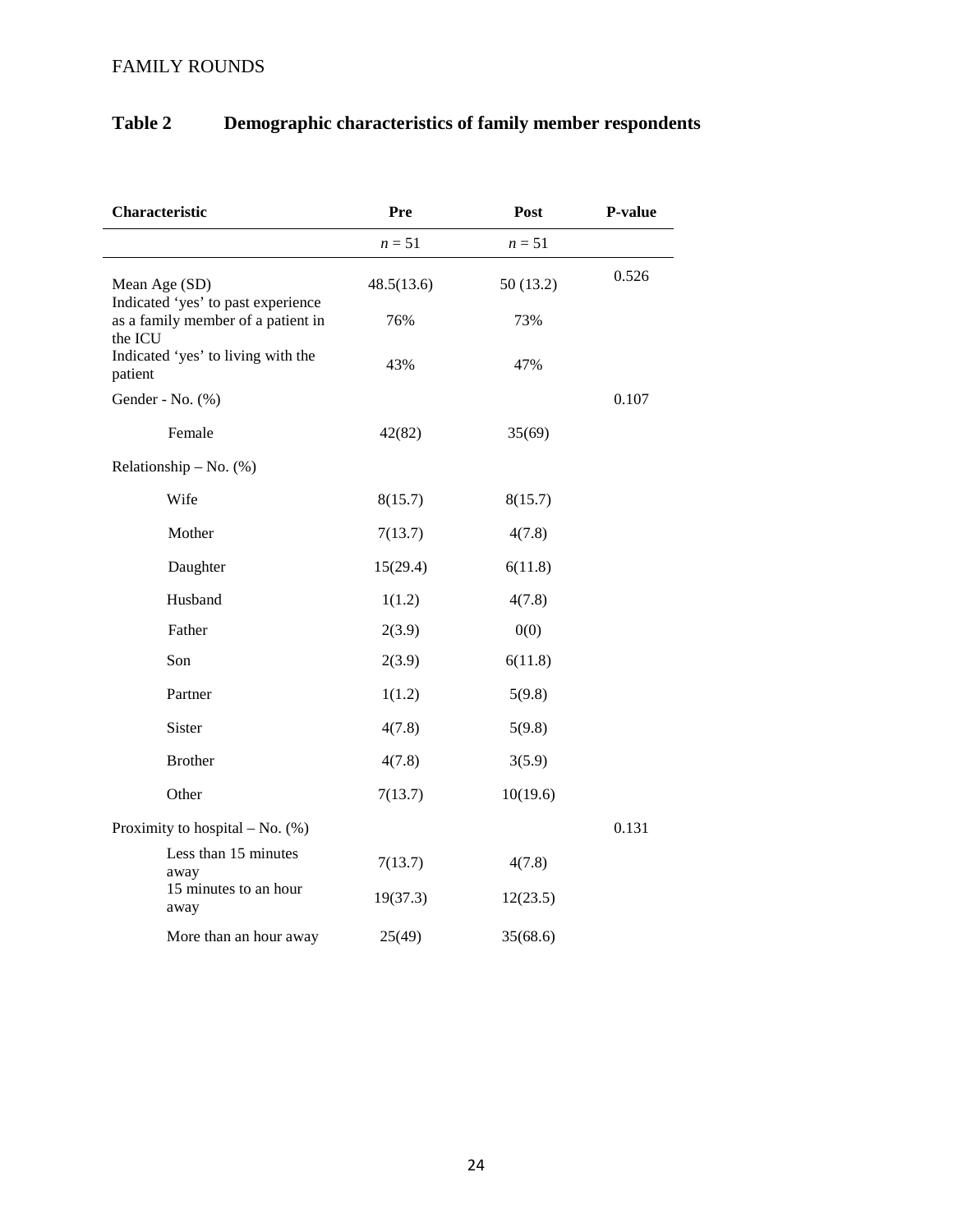## **Table 3 MICU patient characteristics**

| Characteristic                       | Pre               | Post             | P-value |
|--------------------------------------|-------------------|------------------|---------|
|                                      | $n = 50$          | $n=45$           |         |
| Average Age $(\pm SD)$               | $55.7(\pm 18.14)$ | $56.1(\pm 17.8)$ | 0.917   |
| Median ICU length of stay (IQR)      | 10(7,14)          | 11(7,18)         |         |
| Mean ICU length of stay(SD)          | 13.1(11.55)       | 13(8.67)         | 0.683   |
| Median hospital length of stay (IQR) | 14(10,23)         | 14(10,28)        |         |
| Mean hospital length of stay (SD)    | 21.36(22.19)      | 18.79(13.07)     | 0.808   |
| Median ventilator days (IQR)         | 7(3,11)           | 7(2,12)          |         |
| Mean ventilator days (SD)            | 10.24(13.63)      | 8.89(7.9)        | 0.945   |
| Gender - No. (%)                     |                   |                  | 0.507   |
| Male                                 | 28(56)            | 25(56)           |         |
| Female                               | 22(44)            | 20(44)           |         |
| Race $-$ No. $(\%)$                  |                   |                  |         |
| White                                | 46(92)            | 45(100)          |         |
| Black                                | 4(8)              | 0(0)             |         |
| Disposition $-$ No. $(\%)$           |                   | 4(8.9) unknown   | 0.053   |
| Death                                | 18(36)            | 8(18)            |         |
| Home                                 | 20(40)            | 20(44)           |         |
| Long term acute care (LTAC)          | 2(4)              | 5(11)            |         |
| Skilled nursing facility (SNF)       | 2(4)              | 4(9)             |         |
| Rehabilitation facility              | 8(16)             | 4(9)             |         |
| Diagnosis – No. $(\%)$               |                   |                  | 0.318   |
| Respiratory failure                  | 22(44)            | 15(33)           |         |
| Sepsis                               | 14(28)            | 12(27)           |         |
| Cardiac                              | 3(6)              | 2(4)             |         |
| Renal failure                        | 1(2)              | 2(4)             |         |
| Cirrhosis                            | 2(4)              | 1(2)             |         |
| Gastrointestinal hemorrhage          | 0(0)              | 4(9)             |         |
| Other                                | 8(16)             | 7(16)            |         |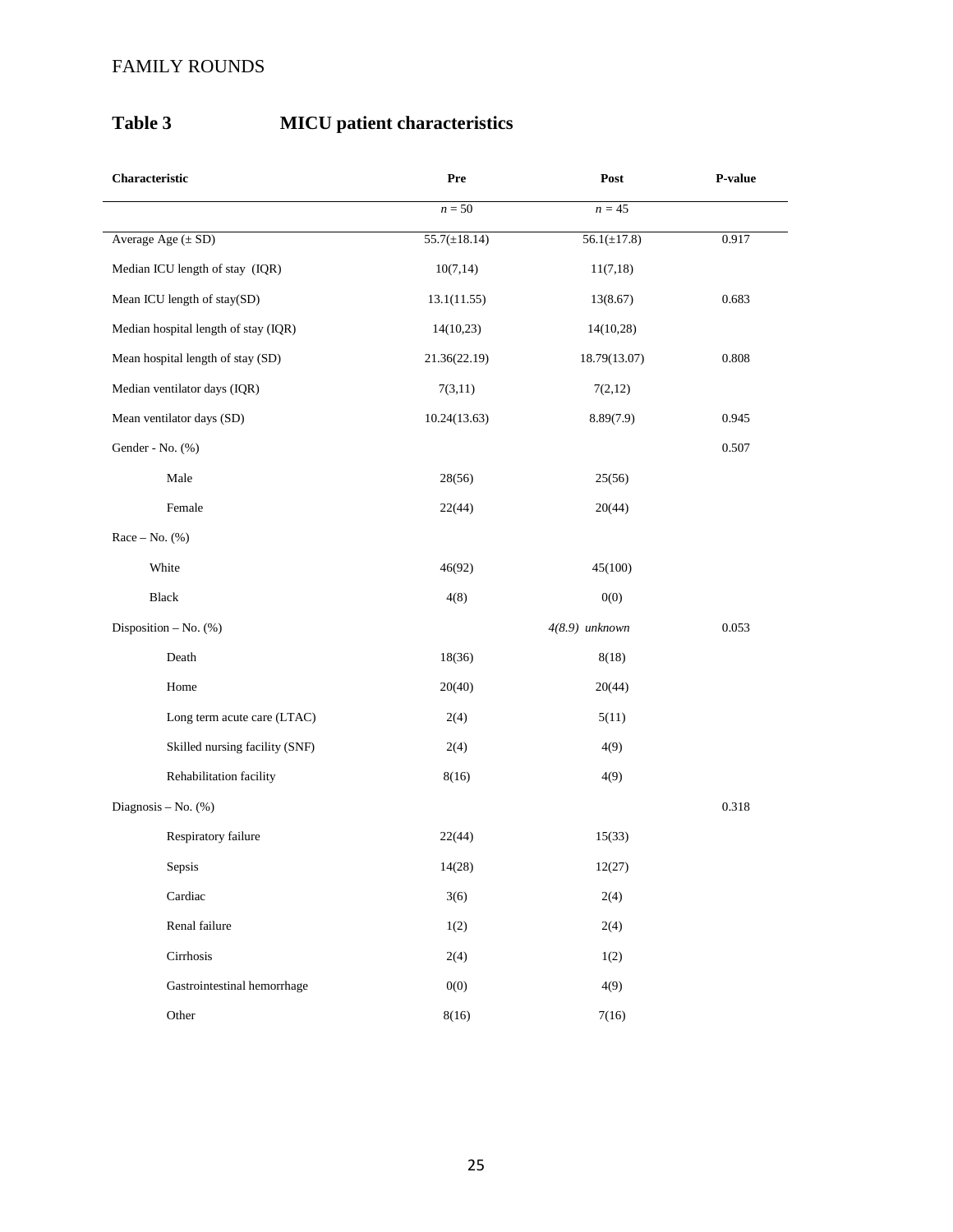## **Table 4**

#### **FS-ICU individual item scores**

| Domain                 | FS-ICU         | Score at pre-     | Score at post-    | p-value |
|------------------------|----------------|-------------------|-------------------|---------|
|                        | Question       | intervention      | intervention      |         |
|                        |                | Mean±SD           | $Mean \pm SD$     |         |
| Care                   | $\mathbf{1}$   | $92.65 \pm 20.18$ | 91.18±13.99       | .107    |
|                        | $\mathfrak{2}$ | 92.16±18.36       | 89.00±16.10       | .129    |
|                        | 3              | 94.90±12.48       | $90.10 \pm 15.25$ | .060    |
|                        | $\overline{4}$ | $92.35 \pm 15.48$ | 88.24±15.29       | .079    |
|                        | 5              | 88.73±20.80       | $90.20 \pm 15.87$ | .874    |
|                        | 6              | 85.29±24.58       | $85.50 \pm 17.56$ | .437    |
|                        | 7              | 86.76±22.00       | $87.25 \pm 18.28$ | .754    |
|                        | 8              | 89.71±21.90       | $88.24 \pm 18.94$ | .357    |
|                        | 9              | $93.14 \pm 15.07$ | $89.71 \pm 18.83$ | .338    |
|                        | 10             | $87.25 \pm 25.68$ | 86.76±22.00       | .592    |
|                        | 11             | 88.24±21.42       | $88.23 \pm 18.27$ | .601    |
|                        | 12             | 88.73±20.80       | 89.71±17.45       | .984    |
|                        | 13             | 78.57±23.94       | $81.37 \pm 21.12$ | .653    |
|                        | 14             | 85.29±22.46       | 79.41±23.29       | .095    |
| <b>Decision Making</b> | 15             | 79.90±24.50       | 71.57±29.59       | .152    |
|                        | 16             | $91.67 \pm 17.80$ | 83.82±19.89       | .012    |
|                        | 17             | 89.71±21.32       | $87.75 \pm 18.28$ | .225    |
|                        | 18             | $90.20 \pm 17.38$ | $86.76 \pm 17.57$ | .225    |
|                        | 19             | 89.71±20.11       | $87.25 \pm 18.28$ | .268    |
|                        | 20             | 85.29±26.07       | 78.92±27.10       | .097    |
|                        | 21             | 84.80±26.02       | 82.84±26.22       | .628    |
|                        | 22             | $83.82 \pm 21.11$ | 79.41±23.83       | .313    |
|                        | 23             | $82.84 \pm 21.50$ | 78.92±25.19       | .524    |
|                        | 24             | $96.08 \pm 19.60$ | 94.12±23.76       | .648    |

P-values for difference in scores between the pre-intervention and post-intervention surveys were calculated using the Mann-Whitney U test and a two-sided 5% significance level for statistical inferences.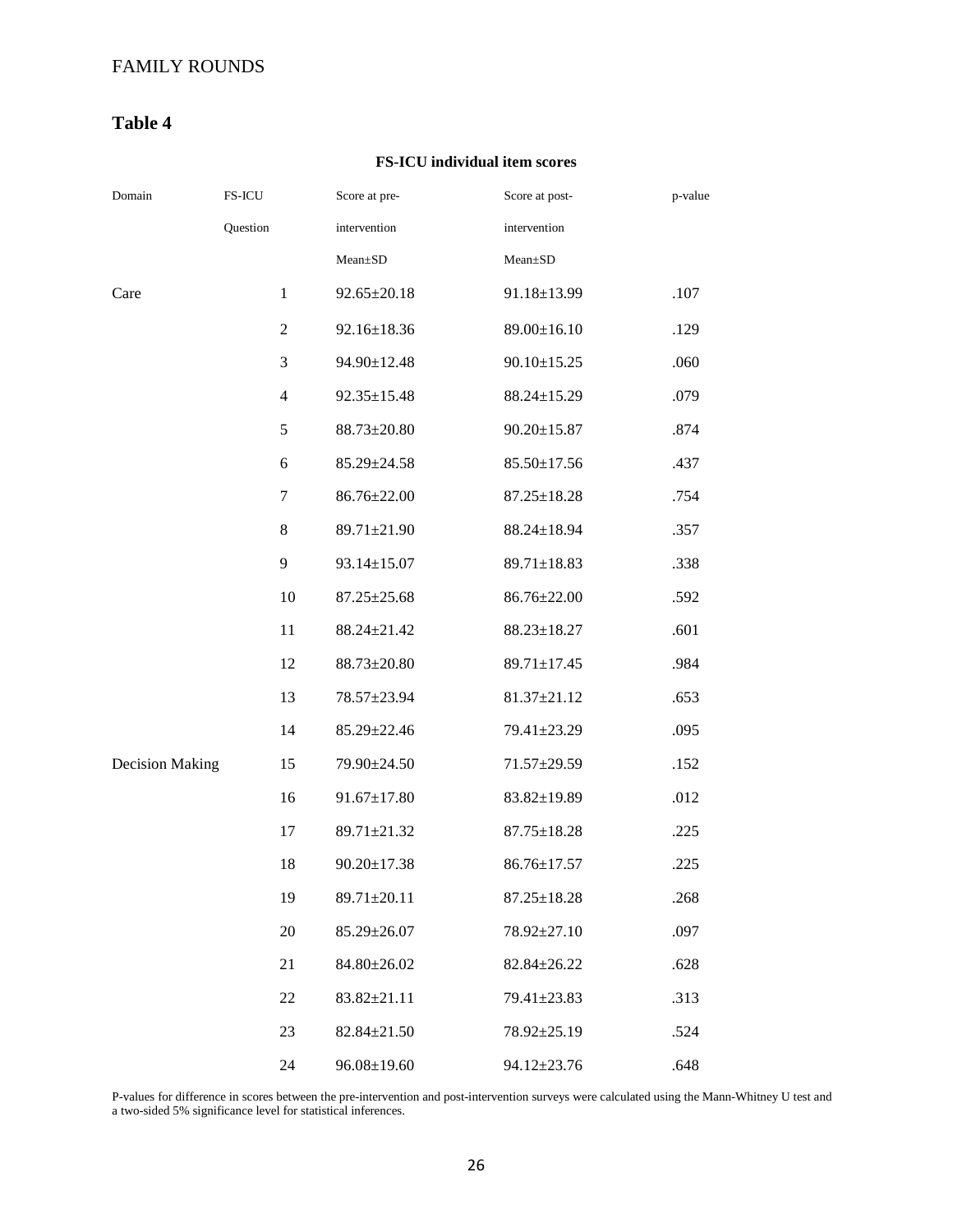## **Table 5**

## **Association of patient characteristics with family satisfaction**

| $FS-ICU_{total}$ | <b>Total Length of Stay</b> | <b>ICU Length of Stay</b> | <b>Ventilator Days</b> |
|------------------|-----------------------------|---------------------------|------------------------|
|                  | $N=94$                      | $N=92$                    | $N=94$                 |
| Pre              | 0.130                       | 0.130                     | 0.234                  |
| Post             | 0.607                       | 0.394                     | 0.964                  |
| Entire cohort    | 0.119                       | 0.073                     | 0.318                  |

P-values calculated using Spearman's rho and a two-sided 5% significance level.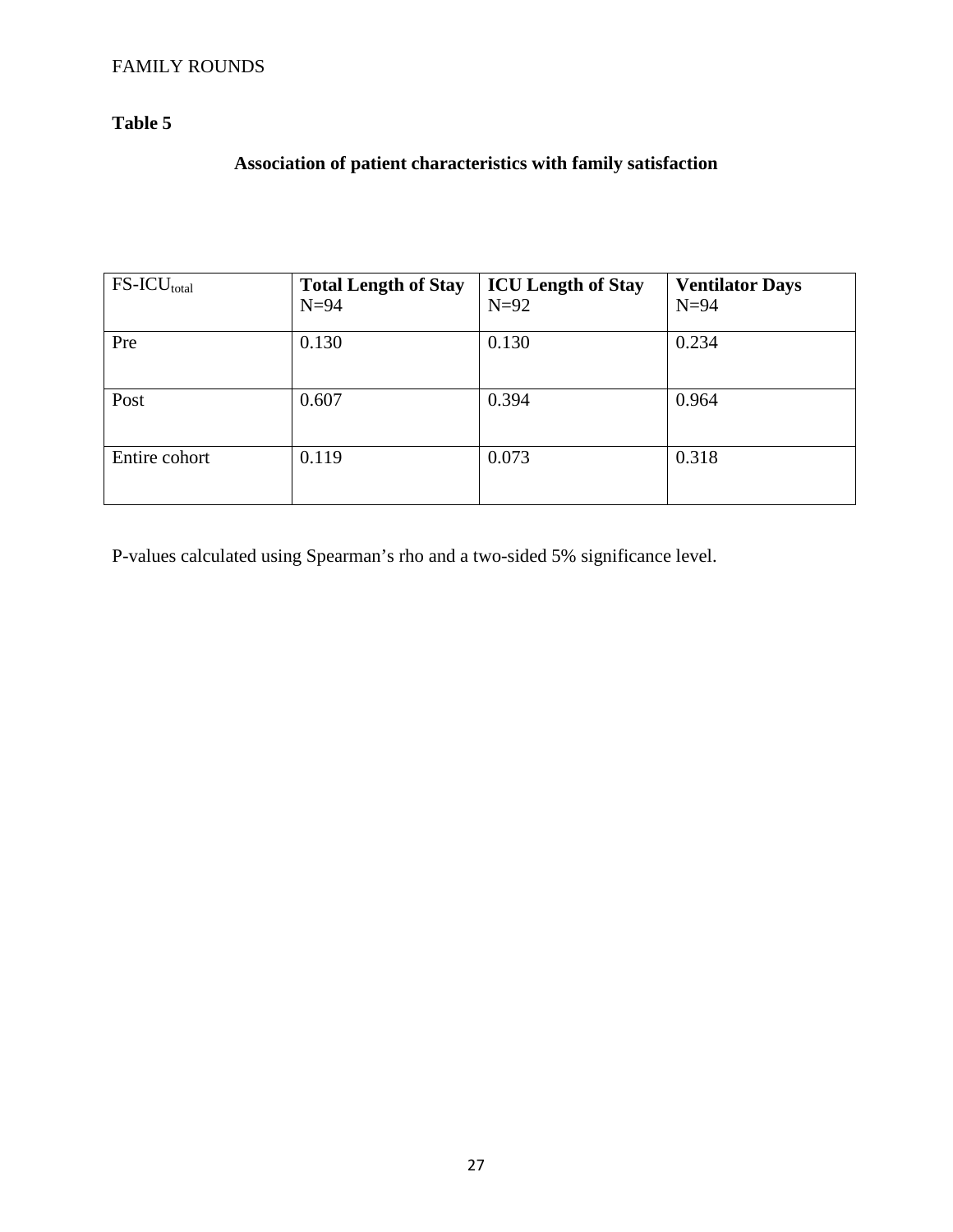#### **Figure 1**



**Pre-intervention and post-intervention performance importance plots for overall satisfaction.**

item in the survey (key in right column). On the x-axis, the percentage of responses given as "excellent" for each item is given. On the y-axis, the correlation (Spearman's correlation coefficient) of the item with the summary score FS-ICU<sub>total</sub> is shown. Items with a low rating of satisfaction and a high correlation (upper left quadrant) can be elucidated and prioritized for quality improvement. Horizontal and vertical lines indicate the median distributions.

28

24-adequate time to address concerns and answer questions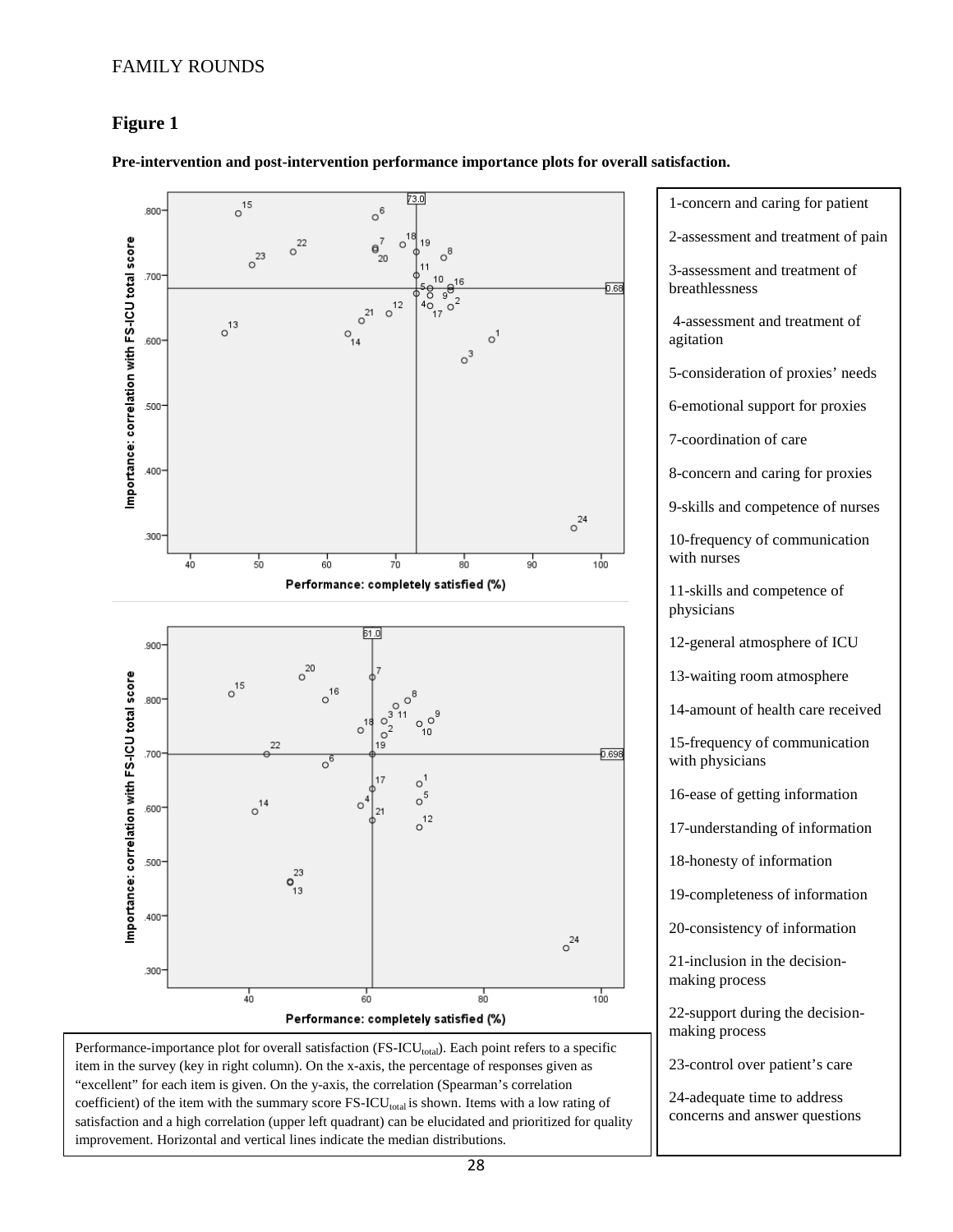## **Figure 2**

**Pre-intervention and post-intervention performance importance plots for satisfaction with care subscale items.**

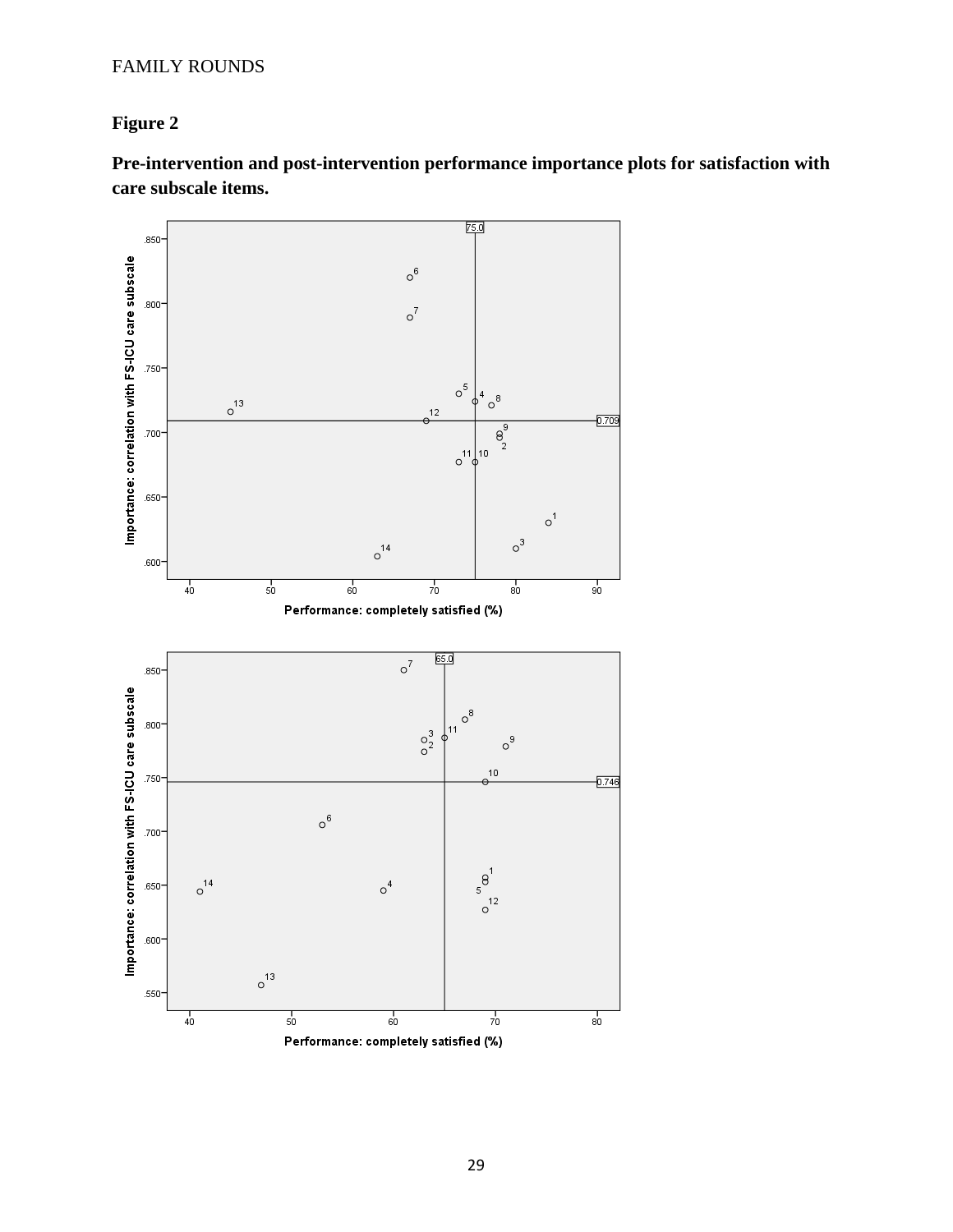## **Figure 3**

# **Pre-intervention and post-intervention performance importance matrices for satisfaction with decision-making subscale items.**

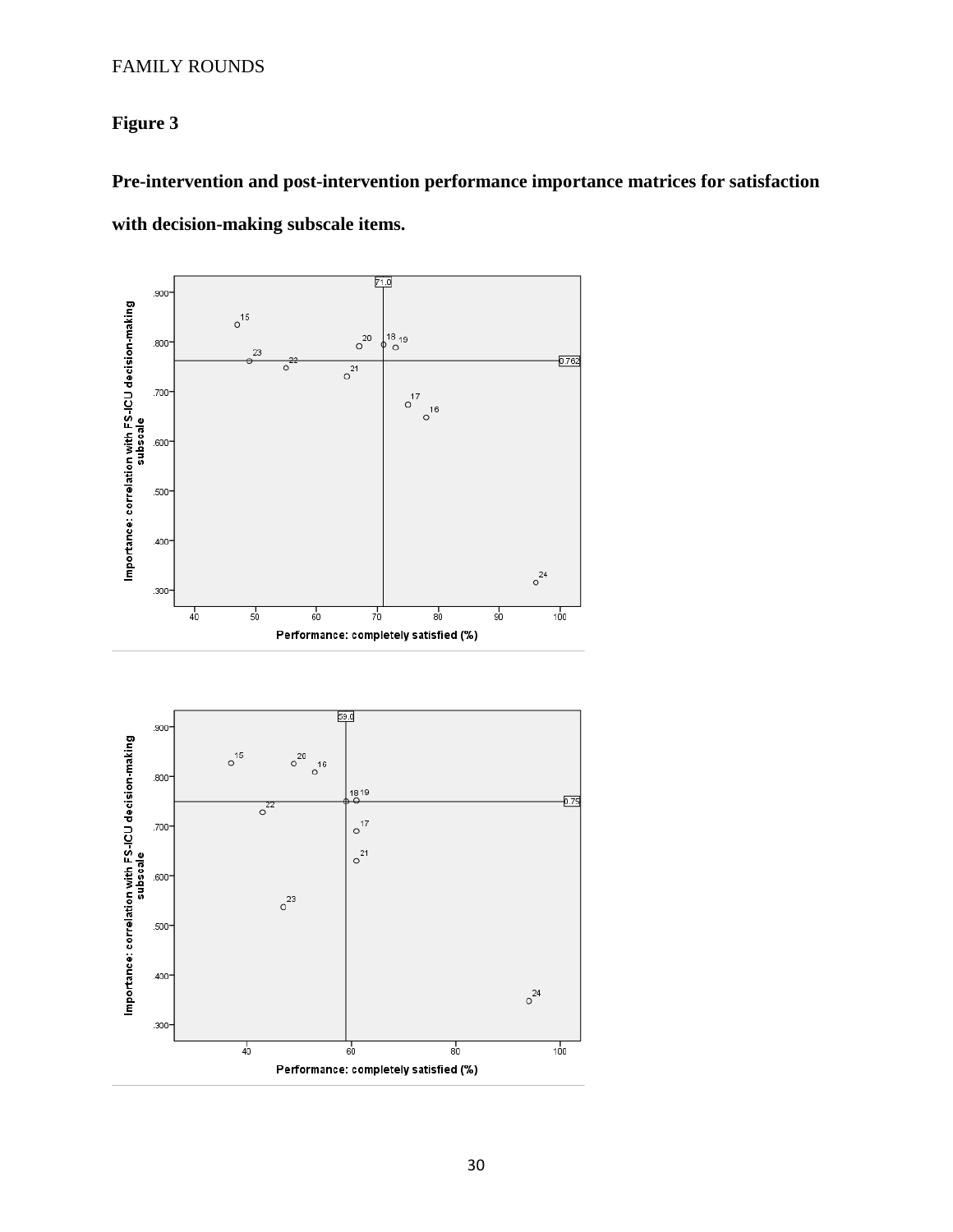## **Appendix**

## **FS-ICU 24 Survey**

| 1. I am: Male Female<br>2. I am _______ years old<br>3. I am the patient's:<br>Wife<br>Daughter | Husband<br>Son                                                                                                                                                 | Partner<br>Other | Mother         |                       | Father | Sister | <b>Brother</b> |  |
|-------------------------------------------------------------------------------------------------|----------------------------------------------------------------------------------------------------------------------------------------------------------------|------------------|----------------|-----------------------|--------|--------|----------------|--|
|                                                                                                 | 4. Before this most recent event, have you been involved as a family member of a patient in<br>an ICU (Intensive Care Unit)?                                   | Yes              | N <sub>0</sub> |                       |        |        |                |  |
|                                                                                                 | 5. Do you live with the patient?<br>If no, then on average how often do you see the patient?                                                                   | Yes              | N <sub>o</sub> |                       |        |        |                |  |
| More than weekly                                                                                | Weekly                                                                                                                                                         | Monthly          | Yearly         | Less than once a year |        |        |                |  |
|                                                                                                 | 6. Where do you live in relation to the ICU?<br>Less than 15 minutes away 15 minutes to an hour away More than an hour away                                    |                  |                |                       |        |        |                |  |
|                                                                                                 | Please check one circle that best reflects your views. If the question does not apply to your<br>family member's stay then check the not applicable box (N/A). |                  |                |                       |        |        |                |  |
|                                                                                                 | How did we treat your family member (the patient)                                                                                                              |                  |                |                       |        |        |                |  |
|                                                                                                 | 1. Concern and Caring by ICU Staff:                                                                                                                            | Excellent        | Very           | Good                  | Fair   | Poor   | N/A            |  |
|                                                                                                 | The courtesy, respect, and compassion                                                                                                                          |                  | Good           |                       |        |        |                |  |
| your family member was given                                                                    |                                                                                                                                                                |                  |                |                       |        |        |                |  |
|                                                                                                 |                                                                                                                                                                |                  |                |                       |        |        |                |  |
|                                                                                                 | 2. Symptom Management: How well                                                                                                                                | Excellent        | Very           | Good                  | Fair   | Poor   | N/A            |  |
|                                                                                                 | the ICU staff assessed and treated your                                                                                                                        |                  | Good           |                       |        |        |                |  |
| family member's pain                                                                            |                                                                                                                                                                |                  |                |                       |        |        |                |  |
|                                                                                                 |                                                                                                                                                                |                  |                |                       |        |        |                |  |
|                                                                                                 | 3. Symptom Management: How well                                                                                                                                |                  | Excellent Very | Good                  | Fair   | Poor   | N/A            |  |
|                                                                                                 | the ICU staff assessed and treated your                                                                                                                        |                  | Good           |                       |        |        |                |  |
| family member's breathlessness                                                                  |                                                                                                                                                                |                  |                |                       |        |        |                |  |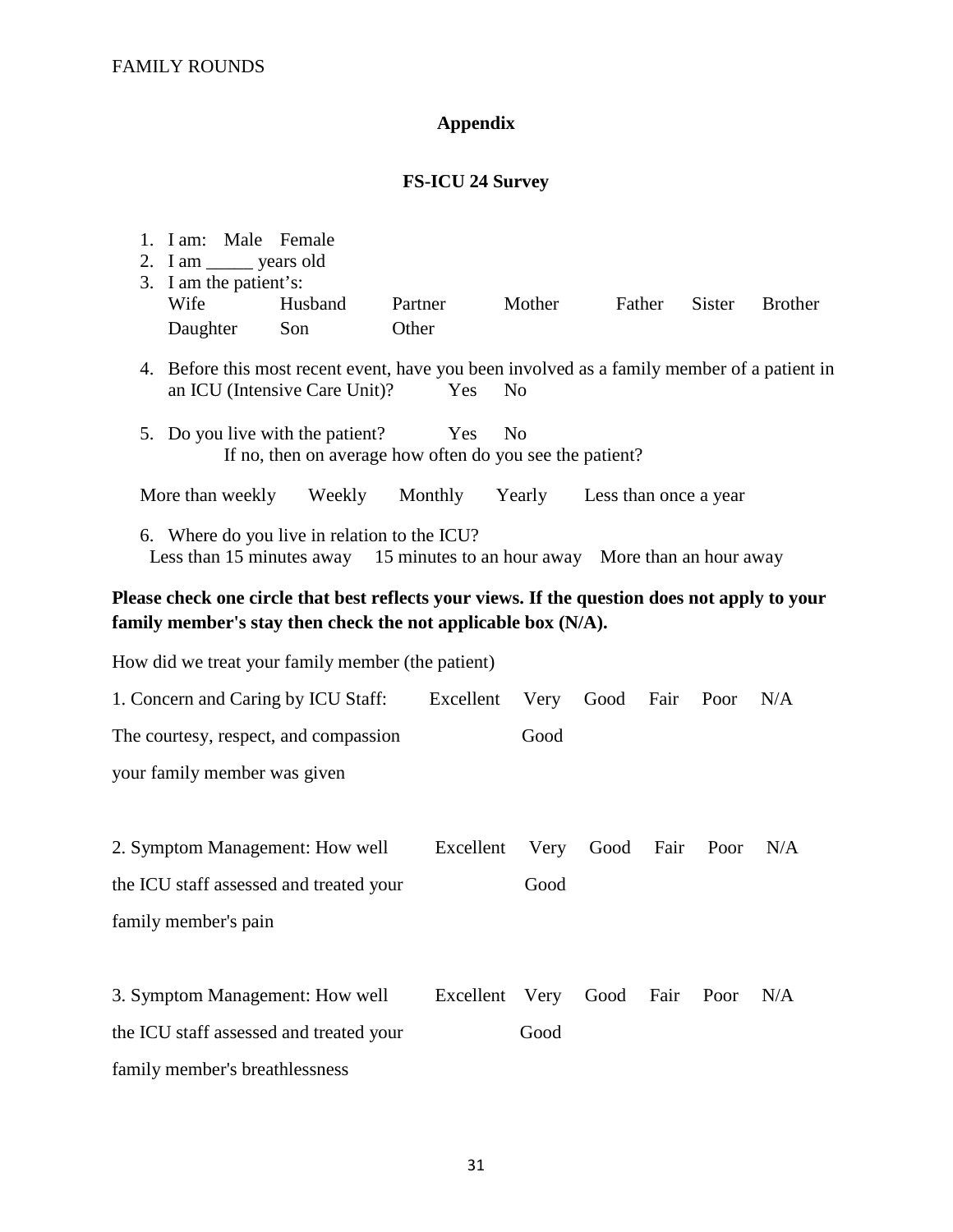4. Symptom Management: How well Excellent Very Good Fair Poor N/A the ICU staff assessed and treated Good your family member's agitation

### **Please circle answer that best reflects your views. If the question does not apply to your family member's stay then check the not applicable box (N/A).**

How did we treat you?

| 5. Consideration of your needs: How              | Excellent | Very | Good | Fair | Poor | N/A |
|--------------------------------------------------|-----------|------|------|------|------|-----|
| well the ICU staff showed an interest            |           | Good |      |      |      |     |
| in your needs                                    |           |      |      |      |      |     |
|                                                  |           |      |      |      |      |     |
| 6. Emotional support: How well the ICU Excellent |           | Very | Good | Fair | Poor | N/A |
| staff provided emotional support                 |           | Good |      |      |      |     |
| 7. Coordination of care: The teamwork            | Excellent | Very | Good | Fair | Poor | N/A |
| of all the ICU staff who took care of my         |           | Good |      |      |      |     |
| family member                                    |           |      |      |      |      |     |
| 8. Concern and Caring by ICU Staff:              | Excellent | Very | Good | Fair | Poor | N/A |
| The courtesy, respect, and compassion            |           | Good |      |      |      |     |
| you were given                                   |           |      |      |      |      |     |
| 9. Skill and Competence of ICU                   | Excellent | Very | Good | Fair | Poor | N/A |
| Nurses: How well the nurses cared                |           | Good |      |      |      |     |
| for your family member                           |           |      |      |      |      |     |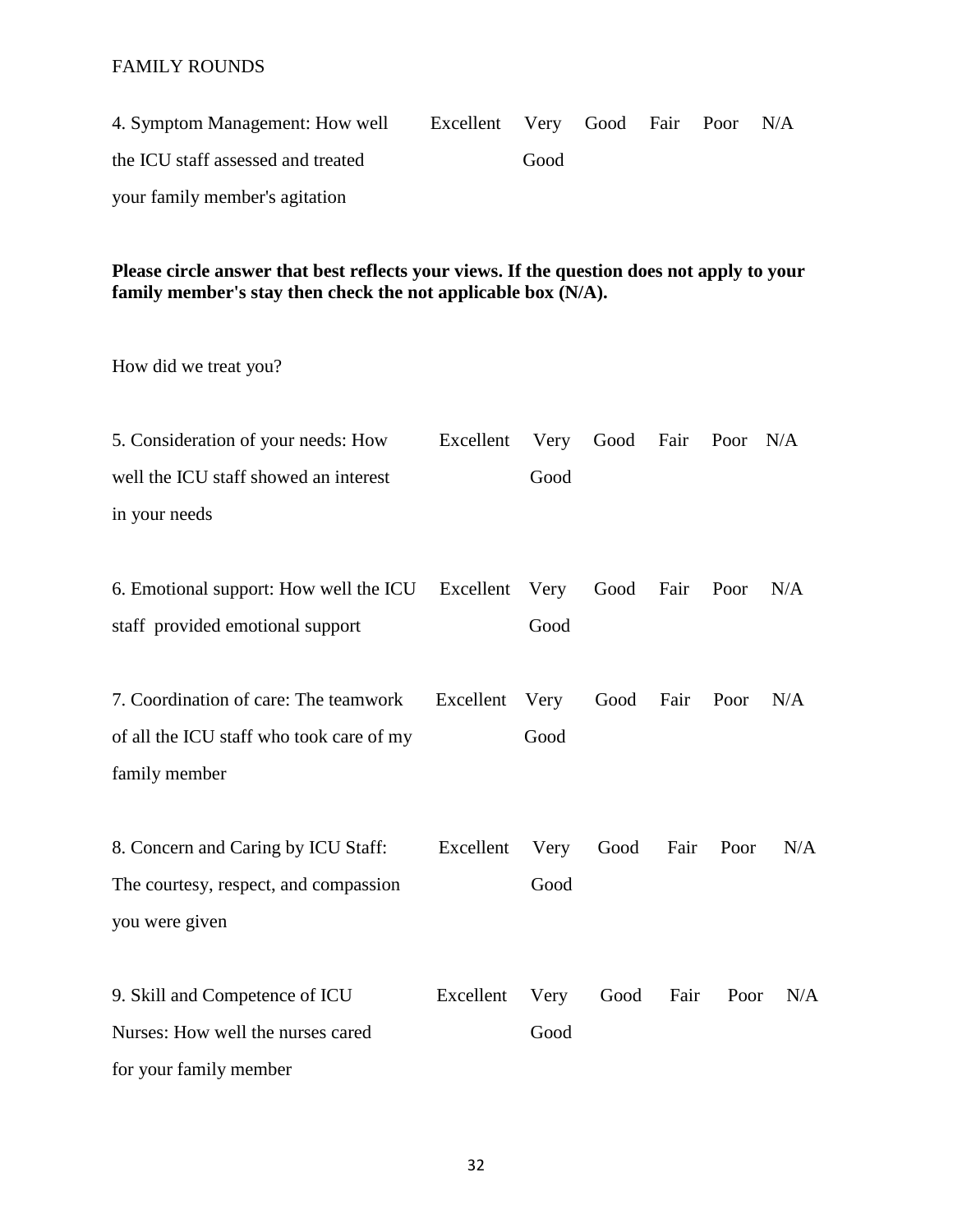| 10. Frequency of Communication with                   | Excellent | Very | Good                  | Fair                 | Poor | N/A |
|-------------------------------------------------------|-----------|------|-----------------------|----------------------|------|-----|
| <b>ICU Nurses: How often nurses</b>                   |           | Good |                       |                      |      |     |
| communicated to you about your family                 |           |      |                       |                      |      |     |
| member's condition                                    |           |      |                       |                      |      |     |
|                                                       |           |      |                       |                      |      |     |
| 11. Skill and Competence of ICU                       | Excellent | Very | Good                  | Fair                 | Poor | N/A |
| Physicians (All Doctors, including                    |           | Good |                       |                      |      |     |
| Residents): How well doctors                          |           |      |                       |                      |      |     |
| cared for your family member                          |           |      |                       |                      |      |     |
| 12. Atmosphere of the ICU was?                        | Excellent | Very | Good                  | Fair                 | Poor | N/A |
|                                                       |           | Good |                       |                      |      |     |
| 13. The Atmosphere in the ICU                         | Excellent | Very | Good                  | Fair                 | Poor | N/A |
| waiting Room was?                                     |           | Good |                       |                      |      |     |
| 14. Some people want everything done for their health |           |      |                       | Very dissatisfied    |      |     |
| problems while others do not want a lot done. How     |           |      | Slightly dissatisfied |                      |      |     |
| satisfied were you with the LEVEL or amount of        |           |      |                       | Mostly satisfied     |      |     |
| health care your family member received in the ICU    |           |      |                       | Very satisfied       |      |     |
|                                                       |           |      |                       | Completely satisfied |      |     |

**This part of the questionnaire is designed to measure how you feel about YOUR involvement in decisions related to your family member's health care. In the Intensive Care Unit (ICU), your family member may have received care from different people. We would like you to think about all the care your family member received when you are answering the questions.**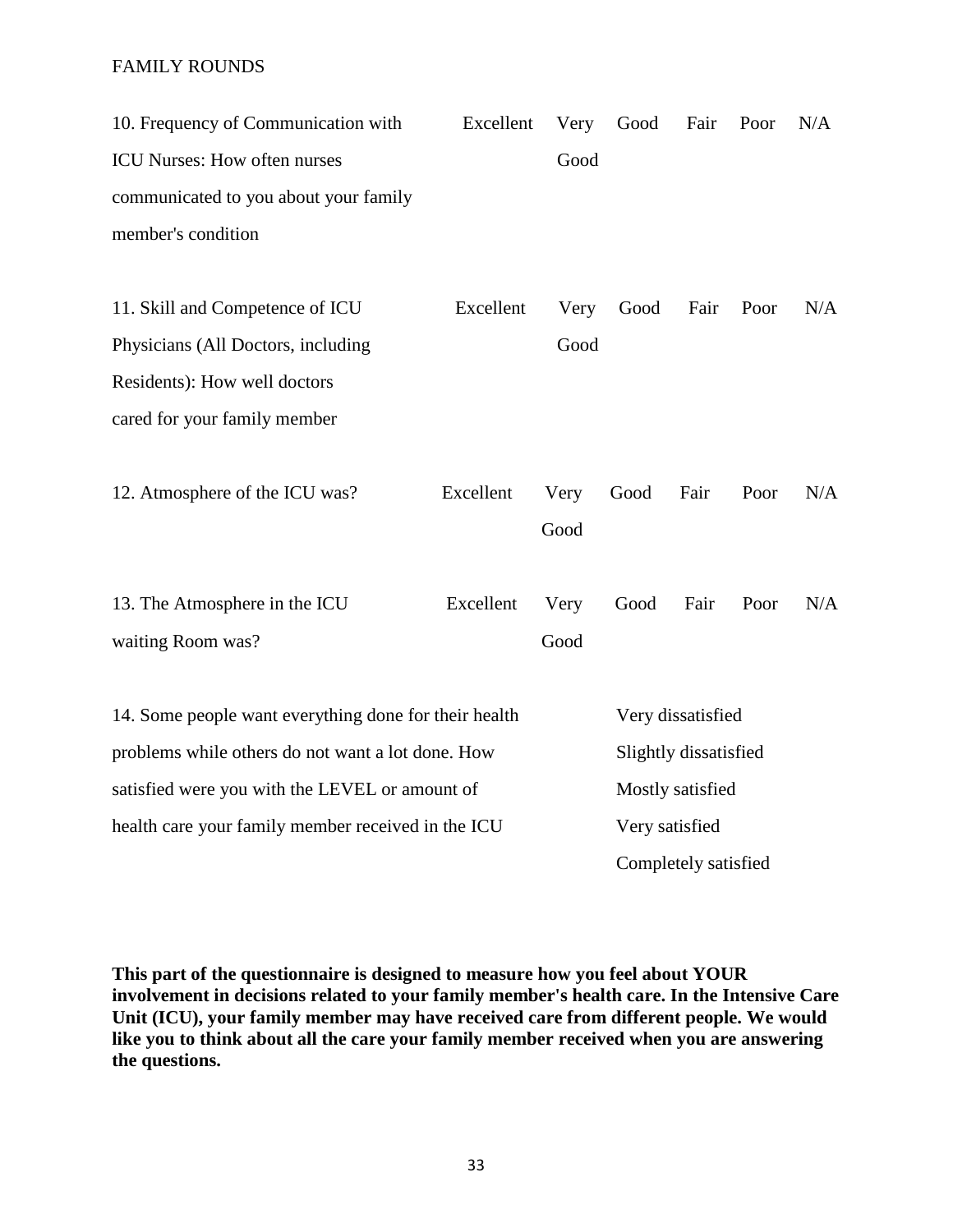| 15. Frequency of Communication with | Excellent | Very | Good | Fair | Poor | N/A |
|-------------------------------------|-----------|------|------|------|------|-----|
| ICU Doctors: How often doctors      |           | Good |      |      |      |     |
| communicated to you about your      |           |      |      |      |      |     |
| family member's condition           |           |      |      |      |      |     |
|                                     |           |      |      |      |      |     |
| 16. Ease of Getting Information:    | Excellent | Very | Good | Fair | Poor | N/A |
| Willingness of ICU staff to         |           | Good |      |      |      |     |
| answer your questions               |           |      |      |      |      |     |
| 17. Understanding of information:   | Excellent | Very | Good | Fair | Poor | N/A |
| How well ICU staff provided         |           | Good |      |      |      |     |
| you with explanations that          |           |      |      |      |      |     |
| you understood                      |           |      |      |      |      |     |
| 18. Honesty of Information: The     | Excellent | Very | Good | Fair | Poor | N/A |
| honesty of information              |           | Good |      |      |      |     |
| provided to you about your          |           |      |      |      |      |     |
| family member's condition           |           |      |      |      |      |     |
|                                     |           |      |      |      |      |     |
| 19. Completeness of Information:    | Excellent | Very | Good | Fair | Poor | N/A |
| How well the ICU staff informed     |           | Good |      |      |      |     |
| you what was happening to your      |           |      |      |      |      |     |
| family member and why things        |           |      |      |      |      |     |
| were being done                     |           |      |      |      |      |     |
| 20. Consistency of Information: The | Excellent | Very | Good | Fair | Poor | N/A |
| consistency of information          |           | Good |      |      |      |     |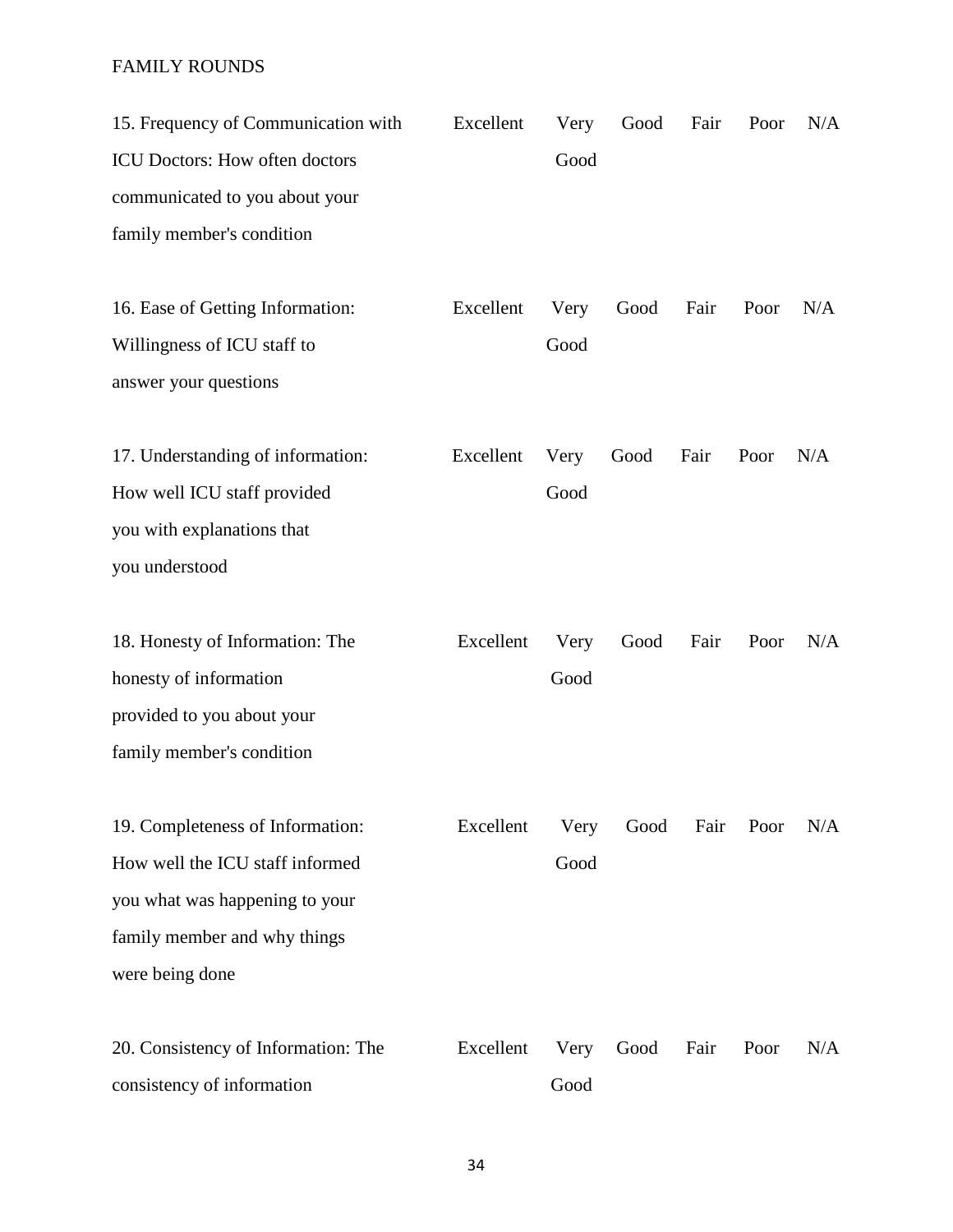provided to you about your family member's condition (Did you get a similar story from the doctor, nurse, etc.)

### **During your family member's stay in the ICU, many important decisions were made regarding the health care she or he received. For the following questions, pick one answer from each of the following set of ideas that best matches your views:**

| 21. Did you feel included in the decision | I felt very excluded                                                                                                          |
|-------------------------------------------|-------------------------------------------------------------------------------------------------------------------------------|
| making process?                           | I felt somewhat excluded                                                                                                      |
|                                           | I felt neither included nor excluded<br>I felt somewhat included                                                              |
|                                           | I felt very included                                                                                                          |
| 22. Did you feel supported during the     | I felt totally overwhelmed                                                                                                    |
| decision making process?                  | I felt somewhat overwhelmed                                                                                                   |
|                                           | I felt neither overwhelmed nor supported                                                                                      |
|                                           | I felt supported                                                                                                              |
|                                           | I felt very supported                                                                                                         |
| 23. Did you feel you had control over the | I felt really out of control and that the                                                                                     |
| care of your family member?               | healthcare system took over and dictated the<br>care my family member received                                                |
|                                           | I felt somewhat out of control and that the<br>healthcare system took over and dictated the<br>care my family member received |